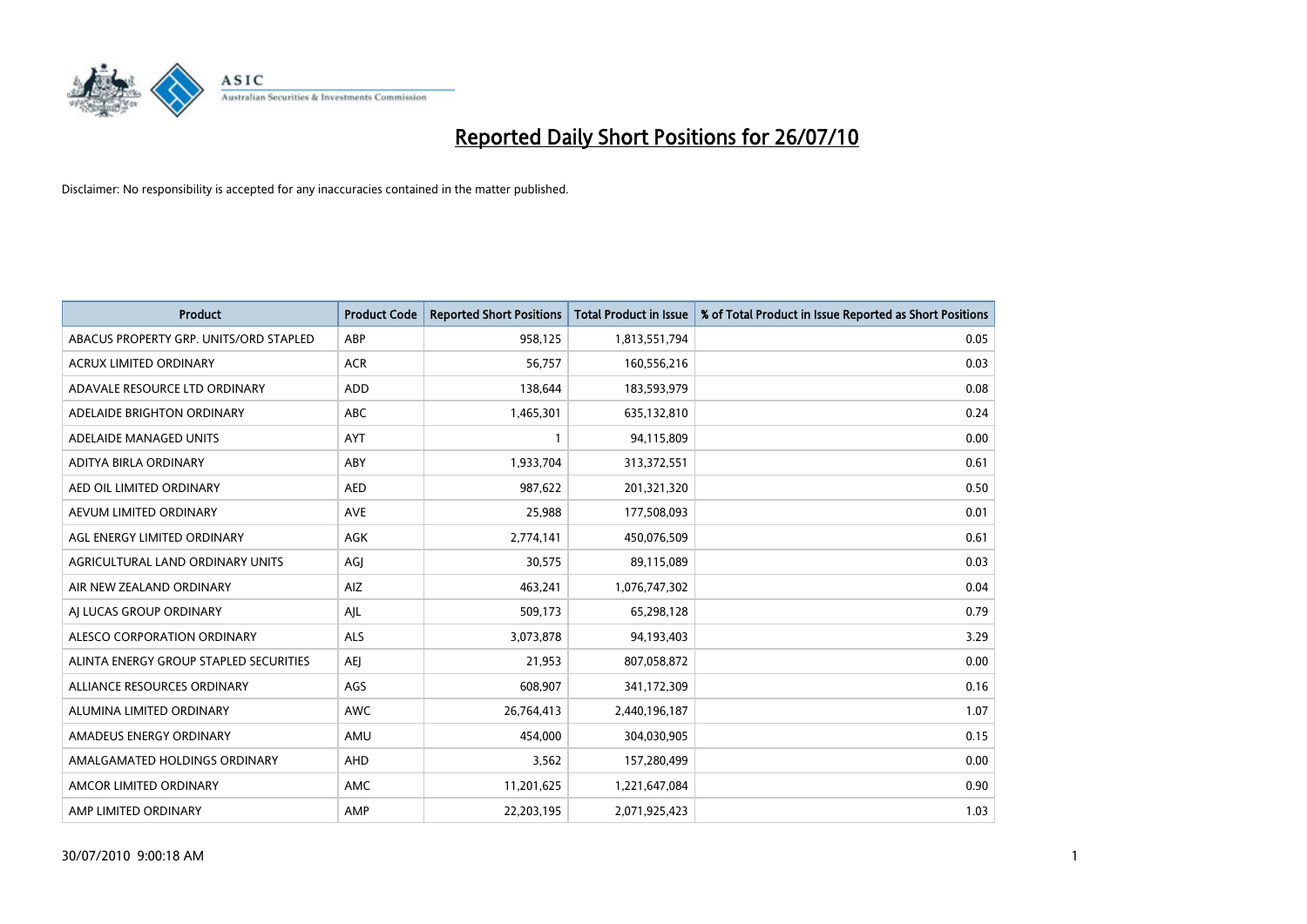

| <b>Product</b>                          | <b>Product Code</b> | <b>Reported Short Positions</b> | <b>Total Product in Issue</b> | % of Total Product in Issue Reported as Short Positions |
|-----------------------------------------|---------------------|---------------------------------|-------------------------------|---------------------------------------------------------|
| ANDEAN RESOURCES LTD ORDINARY           | <b>AND</b>          | 131,148                         | 471,382,867                   | 0.02                                                    |
| ANSELL LIMITED ORDINARY                 | <b>ANN</b>          | 2,197,351                       | 131,577,652                   | 1.67                                                    |
| ANZ BANKING GRP LTD ORDINARY            | ANZ                 | 5,629,774                       | 2,559,171,046                 | 0.16                                                    |
| APA GROUP STAPLED SECURITIES            | <b>APA</b>          | 6,813,848                       | 542,318,629                   | 1.26                                                    |
| APEX MINERALS NL ORDINARY               | <b>AXM</b>          | 885,146                         | 3,317,819,909                 | 0.03                                                    |
| APN EUROPEAN RETAIL UNITS STAPLED SEC.  | <b>AEZ</b>          | 11,832                          | 544,910,660                   | 0.00                                                    |
| APN NEWS & MEDIA ORDINARY               | <b>APN</b>          | 11,683,344                      | 598,823,853                   | 1.95                                                    |
| APOLLO GAS LIMITED ORDINARY             | <b>AZO</b>          | 71,180                          | 83,488,660                    | 0.09                                                    |
| AQUARIUS PLATINUM. ORDINARY             | <b>AQP</b>          | 4,264,953                       | 463,070,936                   | 0.92                                                    |
| AQUILA RESOURCES ORDINARY               | <b>AQA</b>          | 1,230,099                       | 322,273,136                   | 0.35                                                    |
| ARAFURA RESOURCE LTD ORDINARY           | ARU                 | 11,939                          | 290,640,342                   | 0.00                                                    |
| ARDENT LEISURE GROUP STAPLED SECURITIES | AAD                 | 42,786                          | 309,109,468                   | 0.02                                                    |
| ARISTOCRAT LEISURE ORDINARY             | ALL                 | 17,156,368                      | 533,379,348                   | 3.22                                                    |
| ARROW ENERGY ORDINARY                   | <b>AOE</b>          | 4,687,714                       | 734,120,686                   | 0.64                                                    |
| ASCIANO GROUP STAPLED SECURITIES        | <b>AIO</b>          | 26,891,103                      | 2,926,103,883                 | 0.90                                                    |
| ASG GROUP LIMITED ORDINARY              | <b>ASZ</b>          | 37,398                          | 151,836,046                   | 0.02                                                    |
| ASPEN GROUP ORD/UNITS STAPLED           | APZ                 | 645,482                         | 579,980,076                   | 0.10                                                    |
| ASTRO JAP PROP GROUP STAPLED SECURITIES | AJA                 | 43,029                          | 508,212,161                   | 0.01                                                    |
| ASX LIMITED ORDINARY                    | ASX                 | 2,715,585                       | 173,576,316                   | 1.55                                                    |
| ATLAS IRON LIMITED ORDINARY             | <b>AGO</b>          | 14,512,676                      | 473,773,816                   | 3.02                                                    |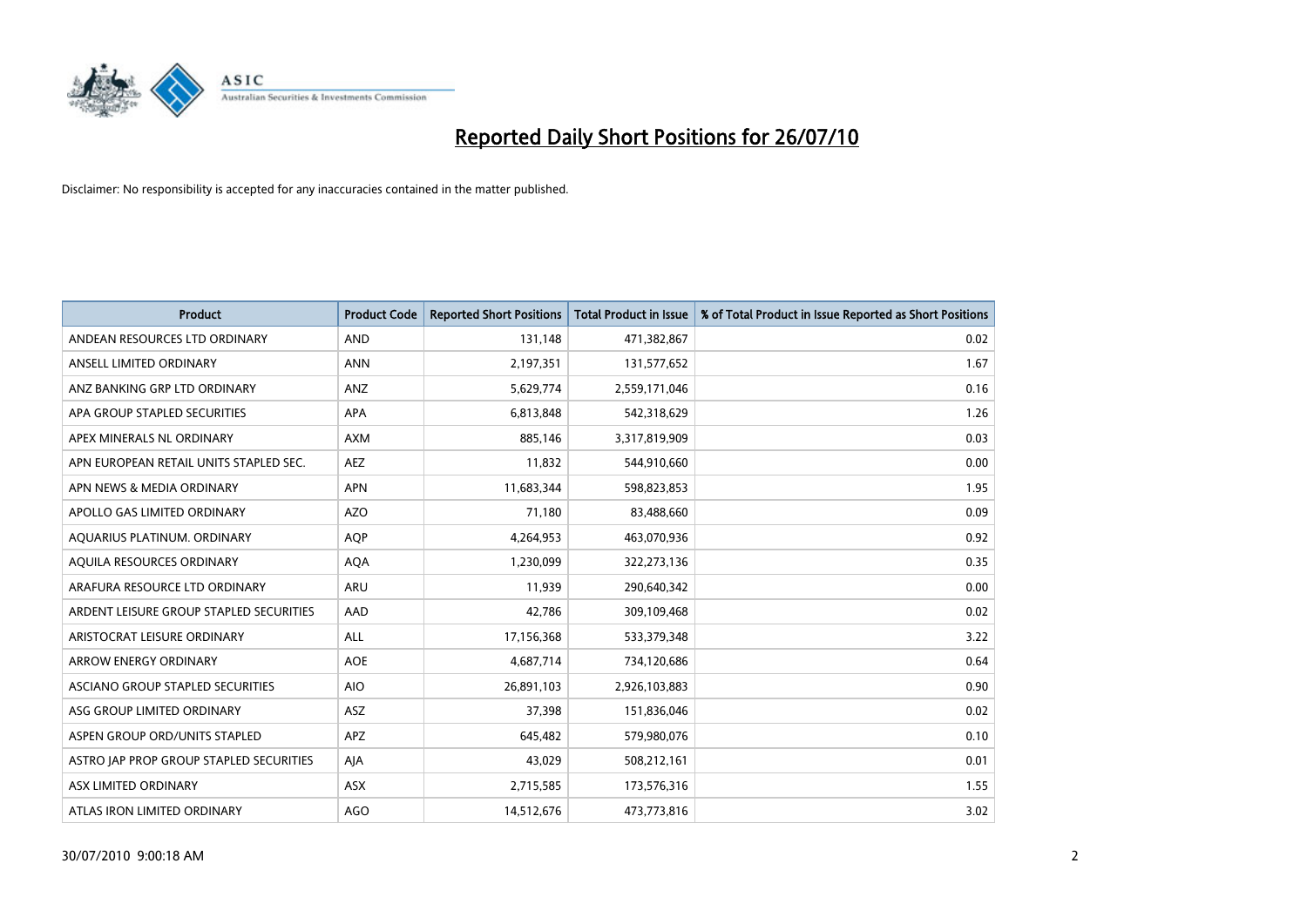

| <b>Product</b>                       | <b>Product Code</b> | <b>Reported Short Positions</b> | <b>Total Product in Issue</b> | % of Total Product in Issue Reported as Short Positions |
|--------------------------------------|---------------------|---------------------------------|-------------------------------|---------------------------------------------------------|
| AUCKLAND INTERNATION ORDINARY        | <b>AIA</b>          | 54                              | 1,310,392,831                 | 0.00                                                    |
| AURORA OIL & GAS ORDINARY            | <b>AUT</b>          | 480,301                         | 253,683,676                   | 0.19                                                    |
| <b>AUROX RESOURCES ORDINARY</b>      | <b>AXO</b>          | $\overline{2}$                  | 196,044,413                   | 0.00                                                    |
| AUSDRILL LIMITED ORDINARY            | <b>ASL</b>          | 109,805                         | 254,290,140                   | 0.04                                                    |
| AUSENCO LIMITED ORDINARY             | <b>AAX</b>          | 3,520,298                       | 122,427,576                   | 2.87                                                    |
| <b>AUSTAL LIMITED ORDINARY</b>       | ASB                 | 247,634                         | 188,069,638                   | 0.12                                                    |
| <b>AUSTAR UNITED ORDINARY</b>        | <b>AUN</b>          | 12,430,938                      | 1,260,030,198                 | 0.99                                                    |
| AUSTBROKERS HOLDINGS ORDINARY        | <b>AUB</b>          | $\overline{2}$                  | 52,653,687                    | 0.00                                                    |
| AUSTEREO GROUP LTD. ORDINARY         | <b>AEO</b>          | 110,564                         | 344,798,708                   | 0.03                                                    |
| AUSTIN ENGINEERING ORDINARY          | ANG                 | 9.457                           | 69,414,403                    | 0.01                                                    |
| AUSTRALAND PROPERTY STAPLED SECURITY | <b>ALZ</b>          | 517,294                         | 576,837,197                   | 0.08                                                    |
| AUSTRALIAN AGRICULT, ORDINARY        | <b>AAC</b>          | 4,548,232                       | 264,264,459                   | 1.70                                                    |
| <b>AUSTRALIAN EDUCATION UNITS</b>    | <b>AEU</b>          | 625,000                         | 134,973,383                   | 0.46                                                    |
| AUSTRALIAN INFRASTR, UNITS/ORDINARY  | <b>AIX</b>          | 534,712                         | 620,733,944                   | 0.08                                                    |
| AUSTRALIAN MINES LTD ORDINARY        | <b>AUZ</b>          | 1,400,000                       | 6,981,662,168                 | 0.02                                                    |
| AUSTRALIAN PHARM. ORDINARY           | API                 | 450,605                         | 488,115,883                   | 0.09                                                    |
| AUTOMOTIVE HOLDINGS ORDINARY         | <b>AHE</b>          | 33,265                          | 225,731,300                   | 0.01                                                    |
| AVEXA LIMITED ORDINARY               | <b>AVX</b>          | 243,657                         | 847,688,779                   | 0.03                                                    |
| AVOCA RESOURCES ORDINARY             | <b>AVO</b>          | 12,431,359                      | 290,592,011                   | 4.28                                                    |
| AWB LIMITED ORDINARY                 | AWB                 | 10,182,686                      | 817,304,356                   | 1.26                                                    |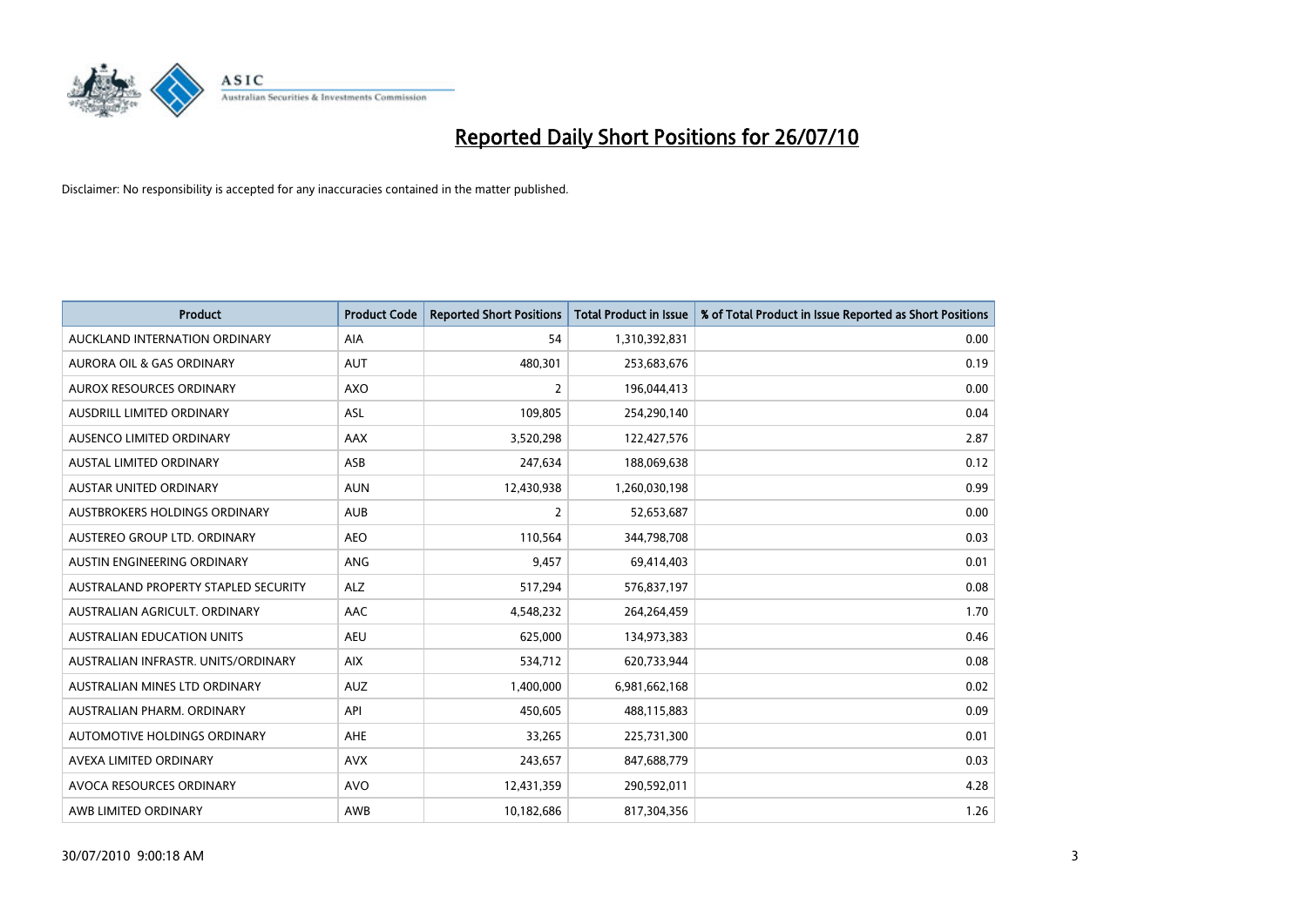

| <b>Product</b>                       | <b>Product Code</b> | <b>Reported Short Positions</b> | <b>Total Product in Issue</b> | % of Total Product in Issue Reported as Short Positions |
|--------------------------------------|---------------------|---------------------------------|-------------------------------|---------------------------------------------------------|
| AWE LIMITED ORDINARY                 | <b>AWE</b>          | 324,465                         | 521,871,941                   | 0.05                                                    |
| AXA ASIA PACIFIC ORDINARY            | <b>AXA</b>          | 401,124                         | 2,067,095,545                 | 0.00                                                    |
| BANK OF QUEENSLAND. ORDINARY         | <b>BOO</b>          | 422,902                         | 215,681,127                   | 0.21                                                    |
| <b>BANNERMAN RESOURCES ORDINARY</b>  | <b>BMN</b>          | 308,074                         | 201,710,934                   | 0.15                                                    |
| <b>BASS STRAIT OIL CO ORDINARY</b>   | <b>BAS</b>          | 1,482                           | 291,030,250                   | 0.00                                                    |
| <b>BATAVIA MINING ORDINARY</b>       | <b>BTV</b>          | 2,500                           | 153,032,145                   | 0.00                                                    |
| <b>BAUXITE RESOURCE LTD ORDINARY</b> | <b>BAU</b>          | 44.797                          | 234,379,896                   | 0.02                                                    |
| BEACH ENERGY LIMITED ORDINARY        | <b>BPT</b>          | 1,755,392                       | 1,092,548,972                 | 0.17                                                    |
| BENDIGO AND ADELAIDE ORDINARY        | <b>BEN</b>          | 3,397,852                       | 354,475,517                   | 0.96                                                    |
| BENDIGO MINING LTD ORDINARY          | <b>BDG</b>          | 2,828,423                       | 509,712,735                   | 0.55                                                    |
| BERKELEY RESOURCES ORDINARY          | <b>BKY</b>          | 5,976                           | 136,090,319                   | 0.00                                                    |
| <b>BHP BILLITON LIMITED ORDINARY</b> | <b>BHP</b>          | 37,604,588                      | 3,356,081,497                 | 1.09                                                    |
| <b>BILLABONG ORDINARY</b>            | <b>BBG</b>          | 8,576,289                       | 253,122,552                   | 3.40                                                    |
| <b>BIOTA HOLDINGS ORDINARY</b>       | <b>BTA</b>          | 1,405,470                       | 179,244,153                   | 0.79                                                    |
| <b>BISALLOY STEEL ORDINARY</b>       | <b>BIS</b>          | 84,480                          | 216,455,965                   | 0.04                                                    |
| BKI INVESTMENT LTD ORDINARY          | BKI                 | 508                             | 418,566,158                   | 0.00                                                    |
| <b>BLACKTHORN RESOURCES ORDINARY</b> | <b>BTR</b>          | 35,848                          | 106,885,300                   | 0.03                                                    |
| BLUESCOPE STEEL LTD ORDINARY         | <b>BSL</b>          | 14,325,697                      | 1,823,322,017                 | 0.75                                                    |
| <b>BOART LONGYEAR ORDINARY</b>       | <b>BLY</b>          | 2,956,900                       | 461,163,412                   | 0.63                                                    |
| <b>BOOM LOGISTICS ORDINARY</b>       | <b>BOL</b>          | 337.999                         | 460,795,156                   | 0.07                                                    |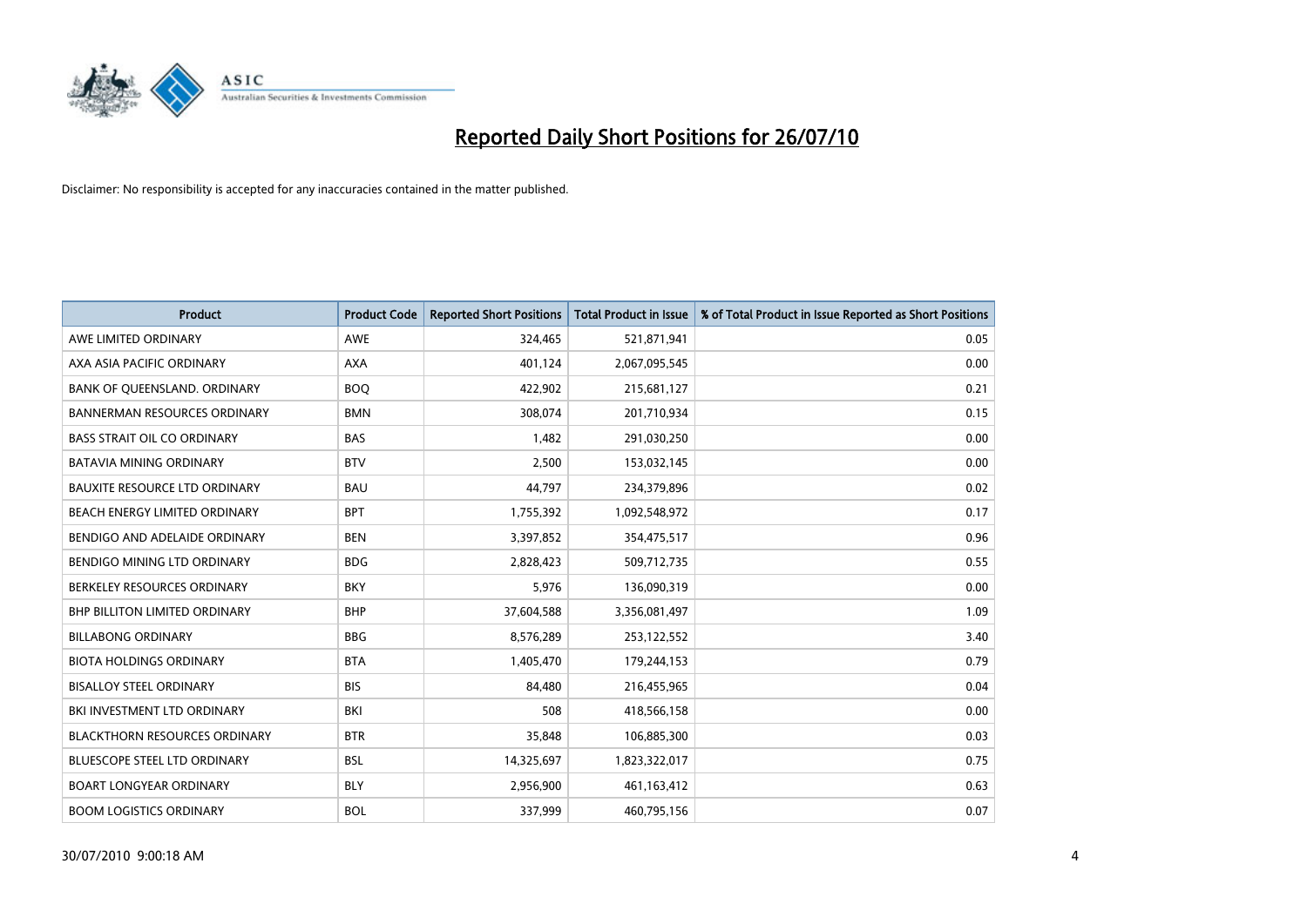

| <b>Product</b>                           | <b>Product Code</b> | <b>Reported Short Positions</b> | <b>Total Product in Issue</b> | % of Total Product in Issue Reported as Short Positions |
|------------------------------------------|---------------------|---------------------------------|-------------------------------|---------------------------------------------------------|
| BORAL LIMITED. ORDINARY                  | <b>BLD</b>          | 17,582,586                      | 667,285,171                   | 2.60                                                    |
| BOTSWANA METALS LTD ORDINARY             | <b>BML</b>          | 7,000                           | 106,087,760                   | 0.01                                                    |
| <b>BOW ENERGY LIMITED ORDINARY</b>       | <b>BOW</b>          | 3,276,868                       | 280,607,187                   | 1.17                                                    |
| <b>BRADKEN LIMITED ORDINARY</b>          | <b>BKN</b>          | 638,090                         | 138,747,494                   | 0.46                                                    |
| <b>BRAMBLES LIMITED ORDINARY</b>         | <b>BXB</b>          | 10,487,816                      | 1,422,229,707                 | 0.72                                                    |
| BRAVURA SOLUTIONS ORDINARY               | <b>BVA</b>          | 1,252,779                       | 648,127,461                   | 0.19                                                    |
| BREVILLE GROUP LTD ORDINARY              | <b>BRG</b>          | 2,740                           | 129,515,322                   | 0.00                                                    |
| <b>BRICKWORKS LIMITED ORDINARY</b>       | <b>BKW</b>          | 9,300                           | 147,235,904                   | 0.01                                                    |
| <b>BROCKMAN RESOURCES ORDINARY</b>       | <b>BRM</b>          | 182,186                         | 141,488,151                   | 0.11                                                    |
| BT INVESTMENT MNGMNT ORDINARY            | <b>BTT</b>          | 555,866                         | 160,000,000                   | 0.35                                                    |
| <b>BUNNINGS WAREHOUSE ORDINARY UNITS</b> | <b>BWP</b>          | 370,315                         | 420,711,773                   | 0.09                                                    |
| <b>BURU ENERGY ORDINARY</b>              | <b>BRU</b>          | 171,612                         | 182,769,813                   | 0.09                                                    |
| CABCHARGE AUSTRALIA ORDINARY             | CAB                 | 1,449,508                       | 120,437,014                   | 1.21                                                    |
| <b>CALTEX AUSTRALIA ORDINARY</b>         | <b>CTX</b>          | 6,841,041                       | 270,000,000                   | 2.53                                                    |
| <b>CAMPBELL BROTHERS ORDINARY</b>        | <b>CPB</b>          | 371,792                         | 63,517,495                    | 0.60                                                    |
| CAPE LAMBERT RES LTD ORDINARY            | <b>CFE</b>          | 278,850                         | 593,166,467                   | 0.04                                                    |
| <b>CARBON ENERGY ORDINARY</b>            | <b>CNX</b>          | 677,907                         | 609,497,650                   | 0.10                                                    |
| CARDNO LIMITED ORDINARY                  | CDD                 | 389,339                         | 90,510,461                    | 0.43                                                    |
| CARDNO LIMITED RIGHTS 26-JUL-10          | <b>CDDR</b>         | 7,500                           | 15,085,077                    | 0.05                                                    |
| CARNARVON PETROLEUM ORDINARY             | <b>CVN</b>          | 1,167,273                       | 686,759,634                   | 0.16                                                    |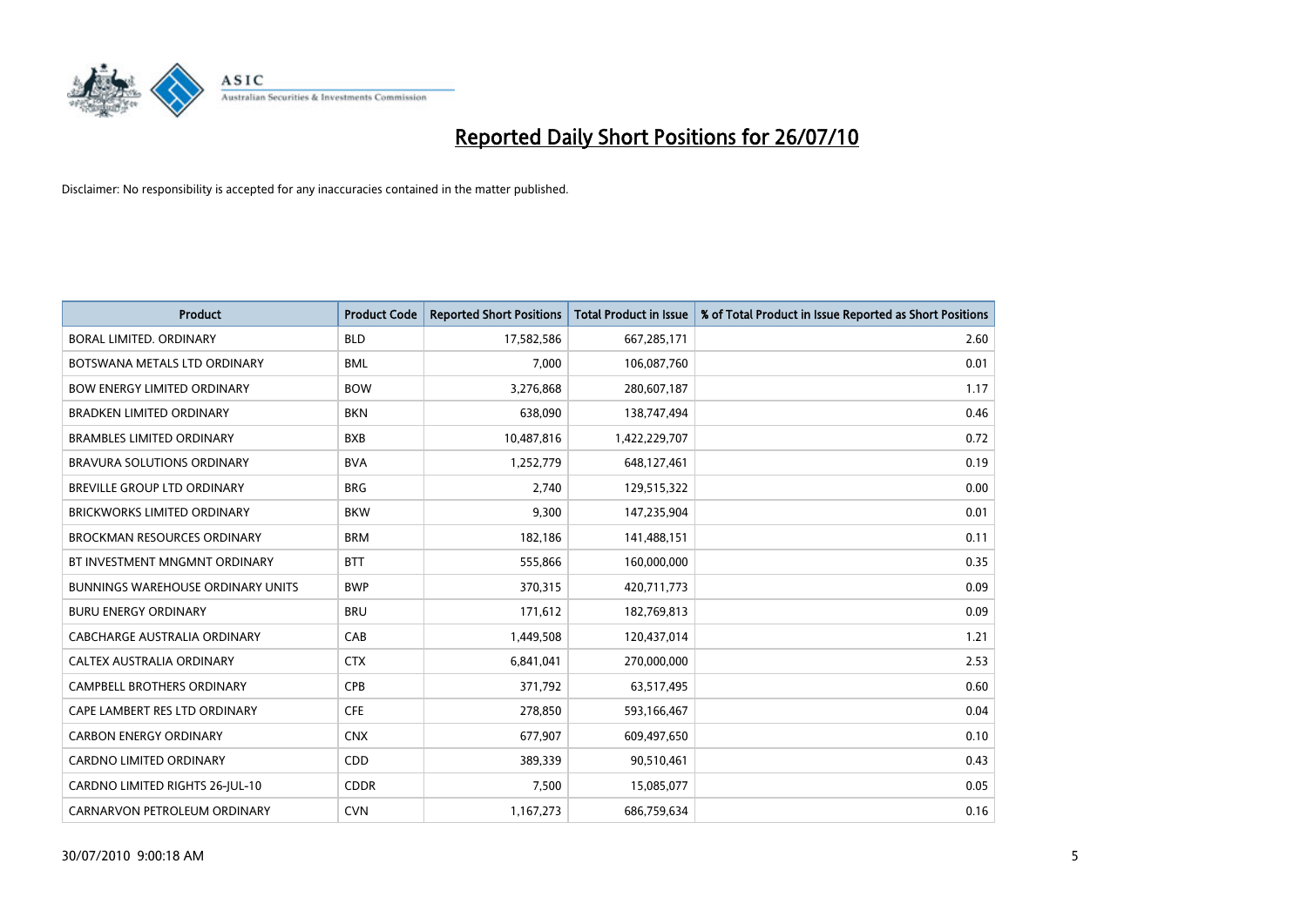

| <b>Product</b>                                | <b>Product Code</b> | <b>Reported Short Positions</b> | Total Product in Issue | % of Total Product in Issue Reported as Short Positions |
|-----------------------------------------------|---------------------|---------------------------------|------------------------|---------------------------------------------------------|
| <b>CARNEGIE WAVE ENERGY ORDINARY</b>          | <b>CWE</b>          | 83.000                          | 565,237,627            | 0.01                                                    |
| CARPATHIAN RESOURCES ORDINARY                 | <b>CPN</b>          | 75,000                          | 265,533,501            | 0.03                                                    |
| CARPENTARIA EXP. LTD ORDINARY                 | CAP                 | 9.777                           | 93,821,301             | 0.01                                                    |
| CARSALES.COM LTD ORDINARY                     | <b>CRZ</b>          | 947,980                         | 232,490,800            | 0.41                                                    |
| CASH CONVERTERS ORD/DIV ACCESS                | CCV                 | 30,519                          | 379,761,025            | 0.00                                                    |
| <b>CASPIAN OIL &amp; GAS ORDINARY</b>         | <b>CIG</b>          | 50,000                          | 1,331,500,513          | 0.00                                                    |
| CATALPA RESOURCES ORDINARY                    | CAH                 | 35,313                          | 162,749,311            | 0.02                                                    |
| <b>CEC GROUP LIMITED ORDINARY</b>             | <b>CEG</b>          | 1,750                           | 79,662,662             | 0.00                                                    |
| <b>CELLNET GROUP ORDINARY</b>                 | <b>CLT</b>          | 1,342                           | 73,472,079             | 0.00                                                    |
| <b>CENTENNIAL COAL ORDINARY</b>               | <b>CEY</b>          | 7,125,753                       | 395,028,737            | 1.80                                                    |
| CENTRAL PETROLEUM ORDINARY                    | <b>CTP</b>          | 11,455                          | 907,291,115            | 0.00                                                    |
| <b>CENTRO PROPERTIES UNITS/ORD STAPLED</b>    | <b>CNP</b>          | 323,831                         | 972,414,514            | 0.03                                                    |
| <b>CENTRO RETAIL GROUP STAPLED SECURITIES</b> | <b>CER</b>          | 641,516                         | 2,286,399,424          | 0.03                                                    |
| <b>CERAMIC FUEL CELLS ORDINARY</b>            | <b>CFU</b>          | 164,857                         | 1,029,873,280          | 0.02                                                    |
| <b>CFS RETAIL PROPERTY UNITS</b>              | <b>CFX</b>          | 66,422,732                      | 2,510,727,671          | 2.64                                                    |
| CGA MINING LIMITED ORDINARY                   | CGX                 | 155                             | 331,294,976            | 0.00                                                    |
| CHALLENGER DIV.PRO. STAPLED UNITS             | <b>CDI</b>          | 139,365                         | 913,426,007            | 0.01                                                    |
| CHALLENGER F.S.G.LTD ORDINARY                 | <b>CGF</b>          | 12,018,655                      | 499,623,232            | 2.40                                                    |
| <b>CHALLENGER INFRAST, STAPLED UNITS</b>      | <b>CIF</b>          | 64,185                          | 318,569,798            | 0.02                                                    |
| CHANDLER MACLEOD LTD ORDINARY                 | <b>CMG</b>          | 11,970                          | 421,812,960            | 0.00                                                    |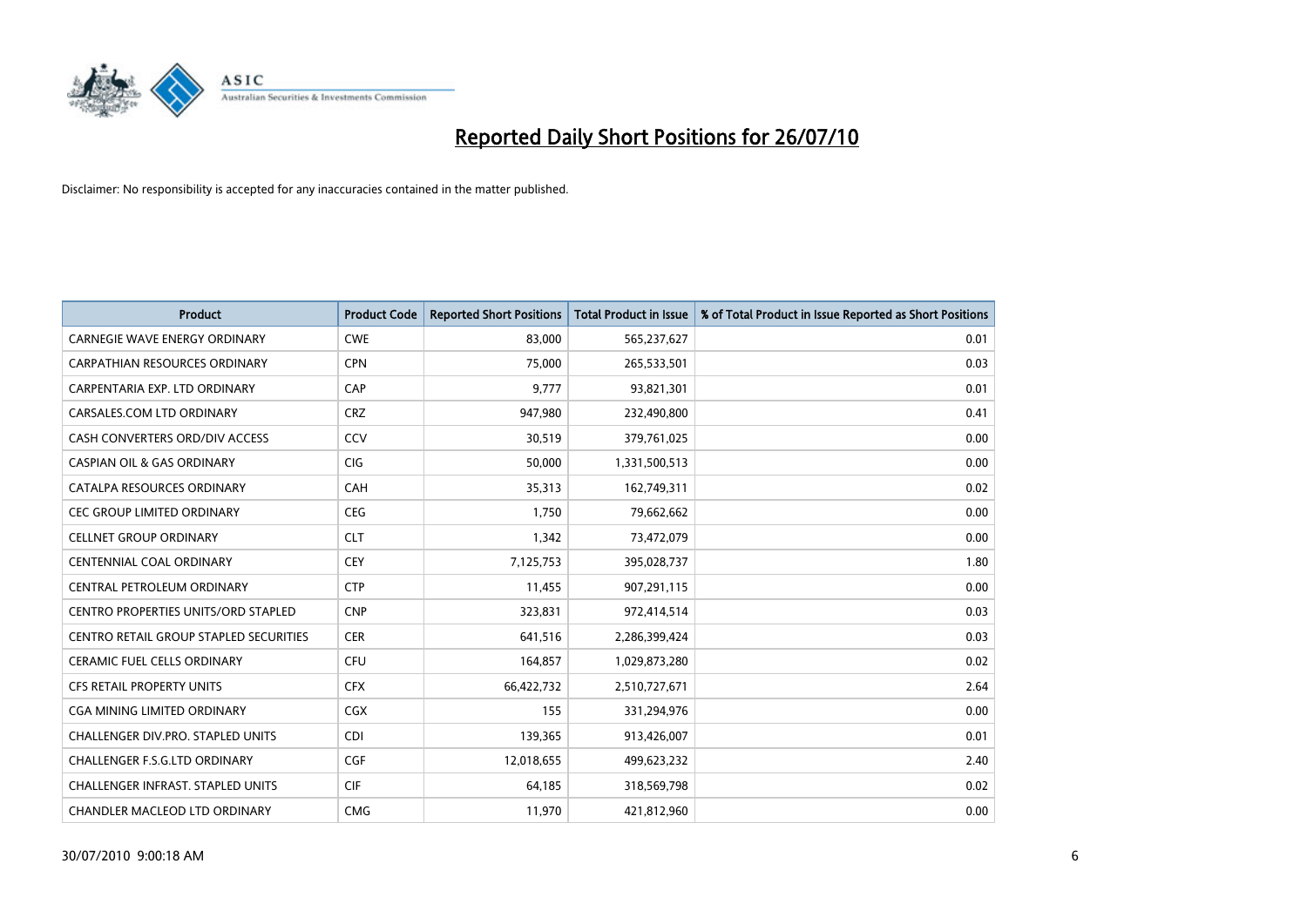

| <b>Product</b>                          | <b>Product Code</b> | <b>Reported Short Positions</b> | <b>Total Product in Issue</b> | % of Total Product in Issue Reported as Short Positions |
|-----------------------------------------|---------------------|---------------------------------|-------------------------------|---------------------------------------------------------|
| CHARTER HALL GROUP STAPLED US PROHIBIT. | <b>CHC</b>          | 823,033                         | 1,212,723,832                 | 0.06                                                    |
| <b>CHARTER HALL OFFICE UNIT</b>         | CQO                 | 1,650,483                       | 4,872,354,215                 | 0.03                                                    |
| <b>CHARTER HALL RETAIL UNITS</b>        | <b>COR</b>          | 4,481,353                       | 1,505,216,260                 | 0.29                                                    |
| CHEMGENEX PHARMACEUT ORDINARY           | <b>CXS</b>          | 221,509                         | 283,348,870                   | 0.08                                                    |
| CITADEL RESOURCE GRP ORDINARY           | CGG                 | 3,242,054                       | 2,328,228,842                 | 0.14                                                    |
| CITIGOLD CORP LTD ORDINARY              | <b>CTO</b>          | 2,098,686                       | 908,565,634                   | 0.23                                                    |
| CLINUVEL PHARMACEUT. ORDINARY           | <b>CUV</b>          | 41,277                          | 303,188,665                   | 0.01                                                    |
| <b>CLOUGH LIMITED ORDINARY</b>          | <b>CLO</b>          | 853,152                         | 768,776,269                   | 0.10                                                    |
| <b>COAL &amp; ALLIED ORDINARY</b>       | <b>CNA</b>          | 5,210                           | 86,584,735                    | 0.01                                                    |
| COAL OF AFRICA LTD ORDINARY             | <b>CZA</b>          | 909,275                         | 530,514,663                   | 0.17                                                    |
| COALSPUR MINES LTD ORDINARY             | <b>CPL</b>          | 31,174                          | 363,553,134                   | 0.01                                                    |
| COCA-COLA AMATIL ORDINARY               | CCL                 | 5,407,336                       | 754,589,169                   | 0.70                                                    |
| <b>COCHLEAR LIMITED ORDINARY</b>        | COH                 | 1,236,052                       | 56,543,401                    | 2.18                                                    |
| <b>COEUR D'ALENE MINES. CDI 1:1</b>     | <b>CXC</b>          | 3,210                           | 4,434,254                     | 0.07                                                    |
| <b>COFFEY INTERNATIONAL ORDINARY</b>    | COF                 | 50,998                          | 129,035,760                   | 0.03                                                    |
| COMMONWEALTH BANK, ORDINARY             | CBA                 | 13,201,198                      | 1,548,737,374                 | 0.84                                                    |
| COMMONWEALTH PROP ORDINARY UNITS        | <b>CPA</b>          | 26,266,420                      | 2,012,803,230                 | 1.30                                                    |
| <b>COMPASS RESOURCES ORDINARY</b>       | <b>CMR</b>          | 101,480                         | 147,402,920                   | 0.07                                                    |
| <b>COMPUTERSHARE LTD ORDINARY</b>       | <b>CPU</b>          | 2,885,736                       | 555,664,059                   | 0.49                                                    |
| <b>CONNECTEAST GROUP STAPLED</b>        | <b>CEU</b>          | 30,010,521                      | 3,940,145,951                 | 0.77                                                    |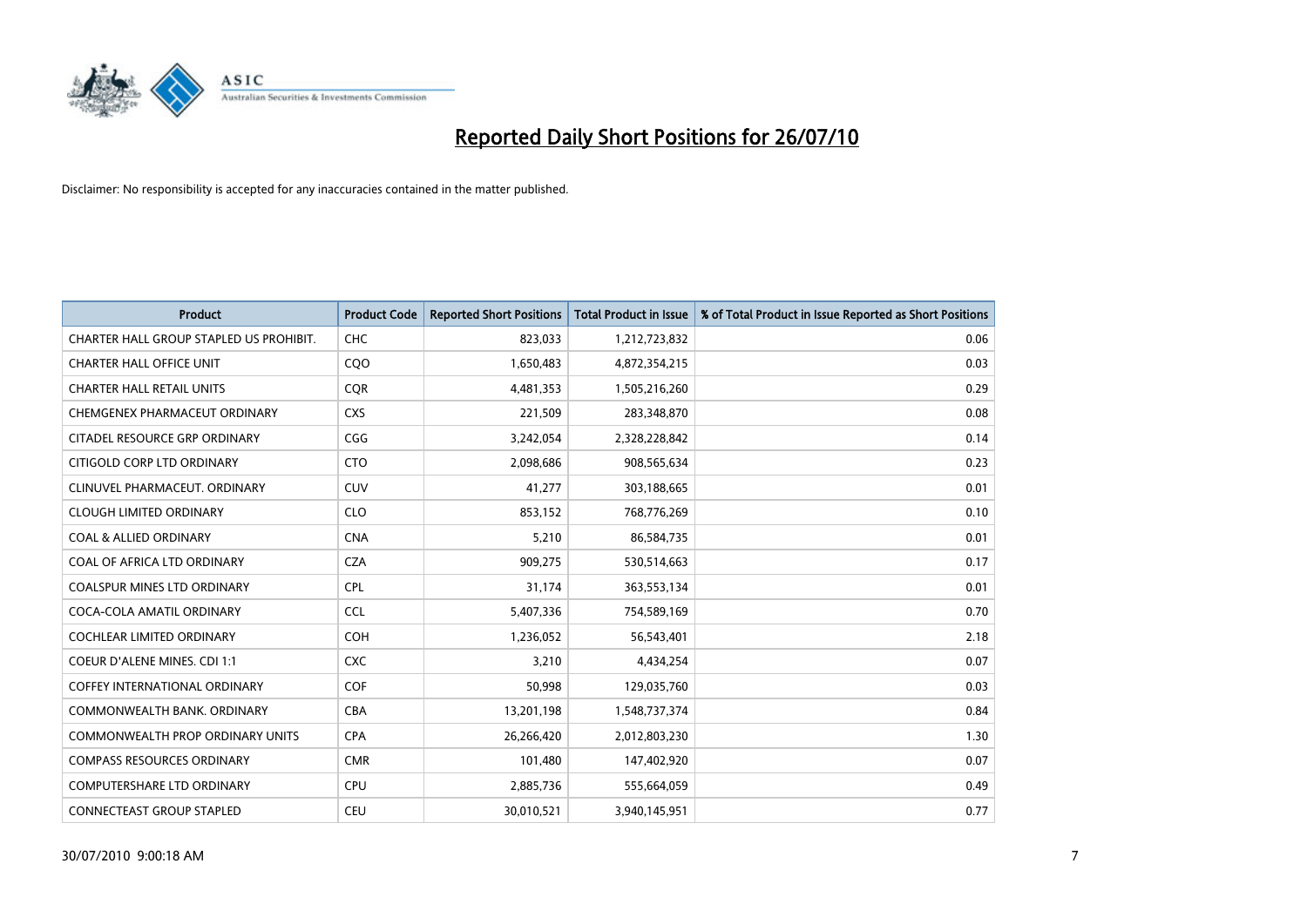

| <b>Product</b>                      | <b>Product Code</b> | <b>Reported Short Positions</b> | Total Product in Issue | % of Total Product in Issue Reported as Short Positions |
|-------------------------------------|---------------------|---------------------------------|------------------------|---------------------------------------------------------|
| CONQUEST MINING ORDINARY            | CQT                 | 610,338                         | 353,151,103            | 0.17                                                    |
| CONSOLIDATED MEDIA. ORDINARY        | <b>CMI</b>          | 4,912,815                       | 620,709,233            | 0.79                                                    |
| CONTANGO MICROCAP ORDINARY          | <b>CTN</b>          | 7,500                           | 150,088,688            | 0.00                                                    |
| COOPER ENERGY LTD ORDINARY          | <b>COE</b>          | 17,908                          | 292,576,001            | 0.01                                                    |
| <b>COPPER STRIKE LTD ORDINARY</b>   | <b>CSE</b>          | 714                             | 116,455,571            | 0.00                                                    |
| <b>CORPORATE EXPRESS ORDINARY</b>   | <b>CXP</b>          | 19,470                          | 169,366,966            | 0.01                                                    |
| <b>COUNT FINANCIAL ORDINARY</b>     | COU                 | 1,500,502                       | 258,835,269            | 0.58                                                    |
| CRANE GROUP LIMITED ORDINARY        | <b>CRG</b>          | 3,891,655                       | 78,286,427             | 4.97                                                    |
| CROMWELL GROUP STAPLED SECURITIES   | <b>CMW</b>          | 106,982                         | 879,834,934            | 0.01                                                    |
| <b>CROWN LIMITED ORDINARY</b>       | <b>CWN</b>          | 5,097,333                       | 753,555,290            | 0.68                                                    |
| <b>CSG LIMITED ORDINARY</b>         | CSV                 | 120,374                         | 242,465,695            | 0.05                                                    |
| <b>CSL LIMITED ORDINARY</b>         | <b>CSL</b>          | 14,967,330                      | 549,694,167            | 2.70                                                    |
| <b>CSR LIMITED ORDINARY</b>         | <b>CSR</b>          | 9,391,301                       | 1,514,920,814          | 0.60                                                    |
| <b>CUDECO LIMITED ORDINARY</b>      | CDU                 | 777,699                         | 137,285,632            | 0.55                                                    |
| <b>CUSTOMERS LIMITED ORDINARY</b>   | <b>CUS</b>          | 113,591                         | 135,521,531            | 0.08                                                    |
| DART ENERGY LTD DEFERRED SETTLEMENT | <b>DTE</b>          | 9,426,934                       | 367,251,256            | 2.56                                                    |
| DAVID JONES LIMITED ORDINARY        | <b>DJS</b>          | 17,728,859                      | 510,945,759            | 3.45                                                    |
| DECMIL GROUP LIMITED ORDINARY       | <b>DCG</b>          | 19,297                          | 123,654,568            | 0.01                                                    |
| DEEP YELLOW LIMITED ORDINARY        | <b>DYL</b>          | 55,973                          | 1,125,814,458          | 0.00                                                    |
| DEVINE LIMITED ORDINARY             | <b>DVN</b>          | 1,000                           | 634,918,223            | 0.00                                                    |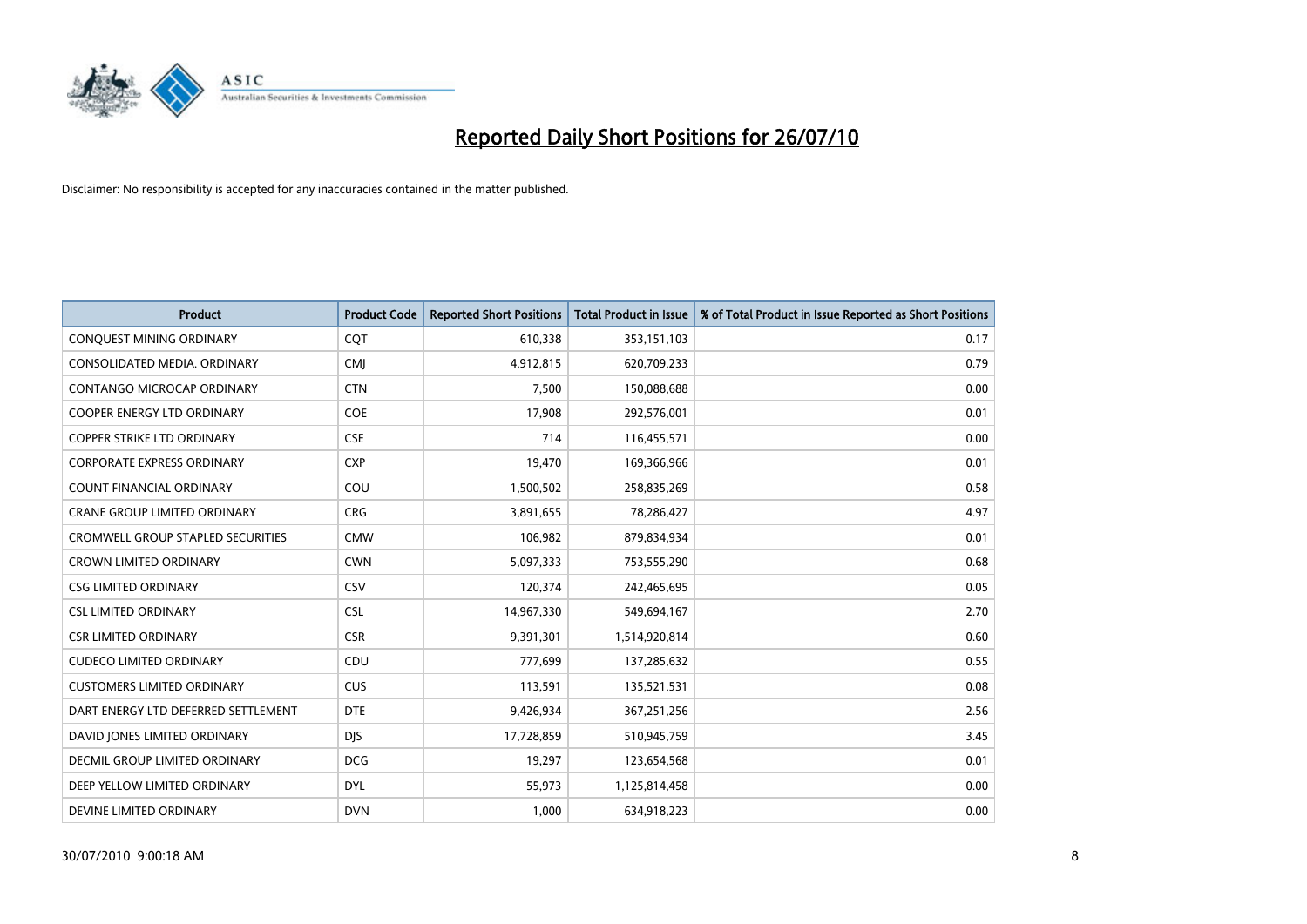

| <b>Product</b>                            | <b>Product Code</b> | <b>Reported Short Positions</b> | <b>Total Product in Issue</b> | % of Total Product in Issue Reported as Short Positions |
|-------------------------------------------|---------------------|---------------------------------|-------------------------------|---------------------------------------------------------|
| DEXUS PROPERTY GROUP STAPLED UNITS        | <b>DXS</b>          | 7,937,451                       | 4,820,821,799                 | 0.16                                                    |
| DIERRIWARRH ORDINARY                      | <b>DIW</b>          | 700                             | 212,420,146                   | 0.00                                                    |
| <b>DOMINION MINING ORDINARY</b>           | <b>DOM</b>          | 420,305                         | 103,327,059                   | 0.40                                                    |
| DOMINO PIZZA ENTERPR ORDINARY             | <b>DMP</b>          | $\overline{2}$                  | 68,280,174                    | 0.00                                                    |
| DOWNER EDI LIMITED ORDINARY               | <b>DOW</b>          | 2,302,527                       | 336,582,351                   | 0.69                                                    |
| DUET GROUP STAPLED US PROHIBIT.           | <b>DUE</b>          | 117,607                         | 870,559,400                   | 0.01                                                    |
| DULUXGROUP LIMITED ORDINARY               | <b>DLX</b>          | 572.095                         | 366,038,208                   | 0.14                                                    |
| <b>EASTERN STAR GAS ORDINARY</b>          | ESG                 | 6,301,432                       | 872,224,422                   | 0.71                                                    |
| EDT RETAIL TRUST UNITS                    | <b>EDT</b>          | 954,424                         | 4,700,290,868                 | 0.02                                                    |
| <b>ELDERS LIMITED ORDINARY</b>            | <b>ELD</b>          | 11,574,194                      | 448,598,480                   | 2.57                                                    |
| ELDORADO GOLD CORP CDI 1:1                | EAU                 | 44,837                          | 22,388,646                    | 0.20                                                    |
| ELIXIR PETROLEUM LTD ORDINARY             | <b>EXR</b>          | 324,400                         | 188,988,472                   | 0.17                                                    |
| <b>EMECO HOLDINGS ORDINARY</b>            | <b>EHL</b>          | 2,047,084                       | 631,237,586                   | 0.32                                                    |
| <b>ENERGY RESOURCES ORDINARY 'A'</b>      | <b>ERA</b>          | 175,869                         | 190,737,934                   | 0.09                                                    |
| <b>ENERGY WORLD CORPOR, ORDINARY</b>      | <b>EWC</b>          | 7,381,269                       | 1,561,166,672                 | 0.45                                                    |
| <b>ENTEK ENERGY LTD ORDINARY</b>          | ETE                 | 489.903                         | 225,192,535                   | 0.22                                                    |
| <b>ENTELLECT SOLUTIONS ORDINARY</b>       | <b>ESN</b>          | 464,050                         | 1,740,334,200                 | 0.03                                                    |
| <b>ENVESTRA LIMITED ORDINARY</b>          | <b>ENV</b>          | 1,229,220                       | 1,386,827,962                 | 0.08                                                    |
| EQUINOX MINERALS LTD CHESS DEPOSITARY INT | EON                 | 8,199,555                       | 707,734,878                   | 1.13                                                    |
| EVEREST FINANCIAL ORDINARY                | EFG                 | 4.300                           | 251,442,316                   | 0.00                                                    |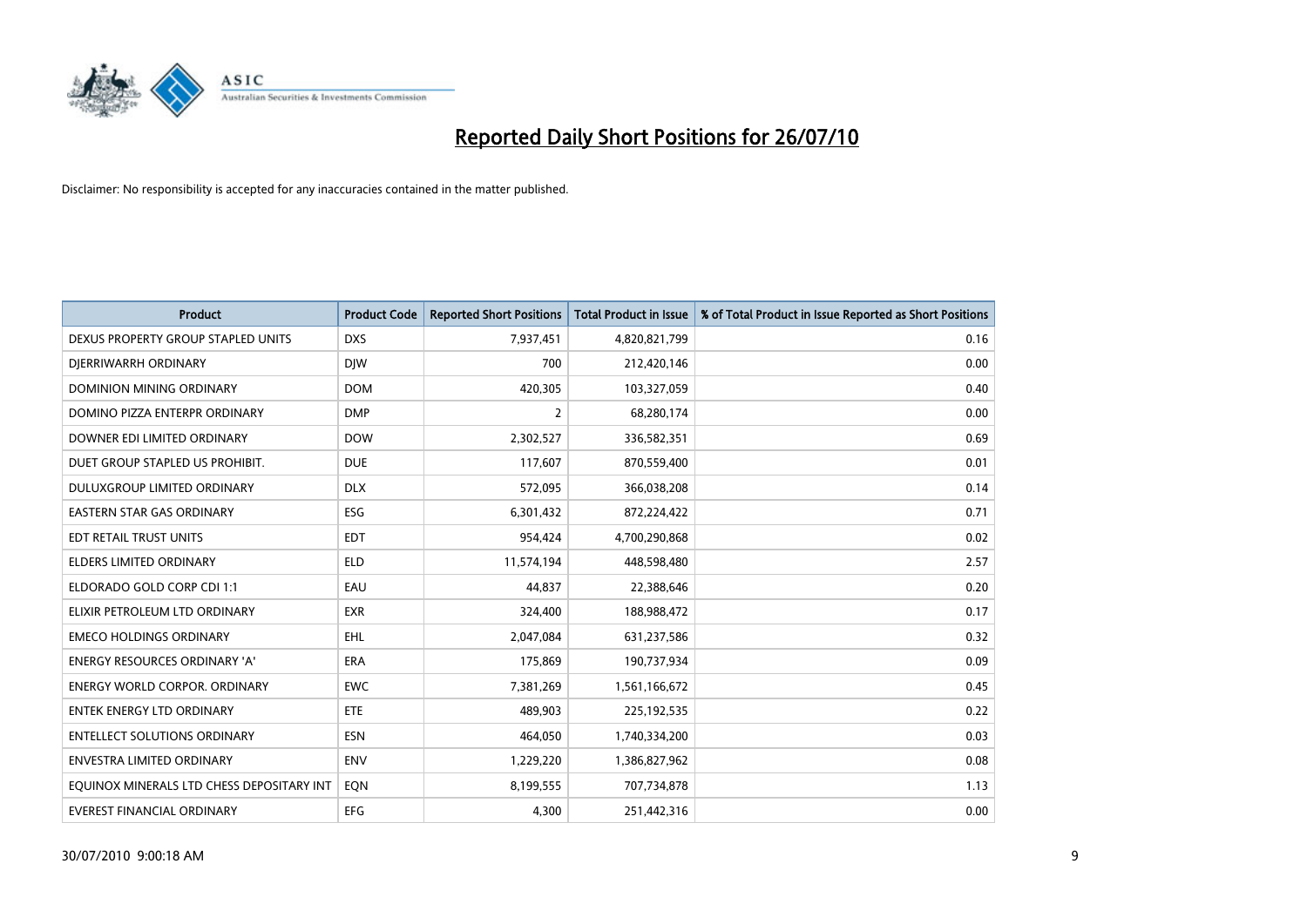

| <b>Product</b>                        | <b>Product Code</b> | <b>Reported Short Positions</b> | <b>Total Product in Issue</b> | % of Total Product in Issue Reported as Short Positions |
|---------------------------------------|---------------------|---------------------------------|-------------------------------|---------------------------------------------------------|
| <b>EXTRACT RESOURCES ORDINARY</b>     | <b>EXT</b>          | 1,838,309                       | 243,252,298                   | 0.75                                                    |
| FAIRFAX MEDIA LTD ORDINARY            | <b>FXI</b>          | 293,284,586                     | 2,351,955,725                 | 12.44                                                   |
| <b>FANTASTIC HOLDINGS ORDINARY</b>    | <b>FAN</b>          | 3,000                           | 102,669,351                   | 0.00                                                    |
| FERRAUS LIMITED ORDINARY              | <b>FRS</b>          | 370                             | 202,695,137                   | 0.00                                                    |
| FISHER & PAYKEL APP. ORDINARY         | <b>FPA</b>          | 9,117,123                       | 724,235,162                   | 1.26                                                    |
| FISHER & PAYKEL H. ORDINARY           | <b>FPH</b>          | 1,276,683                       | 517,418,502                   | 0.25                                                    |
| FKP PROPERTY GROUP STAPLED SECURITIES | <b>FKP</b>          | 5,541,027                       | 1,166,821,398                 | 0.47                                                    |
| FLEETWOOD CORP ORDINARY               | <b>FWD</b>          | 69,055                          | 53,967,182                    | 0.13                                                    |
| FLETCHER BUILDING ORDINARY            | <b>FBU</b>          | 326,248                         | 606,946,993                   | 0.05                                                    |
| FLEXIGROUP LIMITED ORDINARY           | <b>FXL</b>          | 235,866                         | 270,818,164                   | 0.09                                                    |
| FLIGHT CENTRE ORDINARY                | <b>FLT</b>          | 2,619,603                       | 99,780,631                    | 2.62                                                    |
| FLINDERS MINES LTD ORDINARY           | <b>FMS</b>          | 20,752,618                      | 1,820,149,571                 | 1.15                                                    |
| FORTE ENERGY NL ORDINARY              | <b>FTE</b>          | 2,658,986                       | 580,658,031                   | 0.46                                                    |
| FORTESCUE METALS GRP ORDINARY         | <b>FMG</b>          | 29,708,323                      | 3,107,296,345                 | 0.93                                                    |
| <b>FOSTER'S GROUP ORDINARY</b>        | FGL                 | 10,860,293                      | 1,930,432,682                 | 0.55                                                    |
| FTD CORPORATION ORDINARY              | <b>FTD</b>          | 8.088                           | 100,421,069                   | 0.01                                                    |
| <b>FUNTASTIC LIMITED ORDINARY</b>     | <b>FUN</b>          | 322,528                         | 340,997,682                   | 0.09                                                    |
| <b>G.U.D. HOLDINGS ORDINARY</b>       | <b>GUD</b>          | 205,360                         | 65,885,213                    | 0.31                                                    |
| <b>GALAXY RESOURCES ORDINARY</b>      | <b>GXY</b>          | 38,601                          | 190,553,358                   | 0.02                                                    |
| <b>GEODYNAMICS LIMITED ORDINARY</b>   | GDY                 | 447,384                         | 292,840,219                   | 0.16                                                    |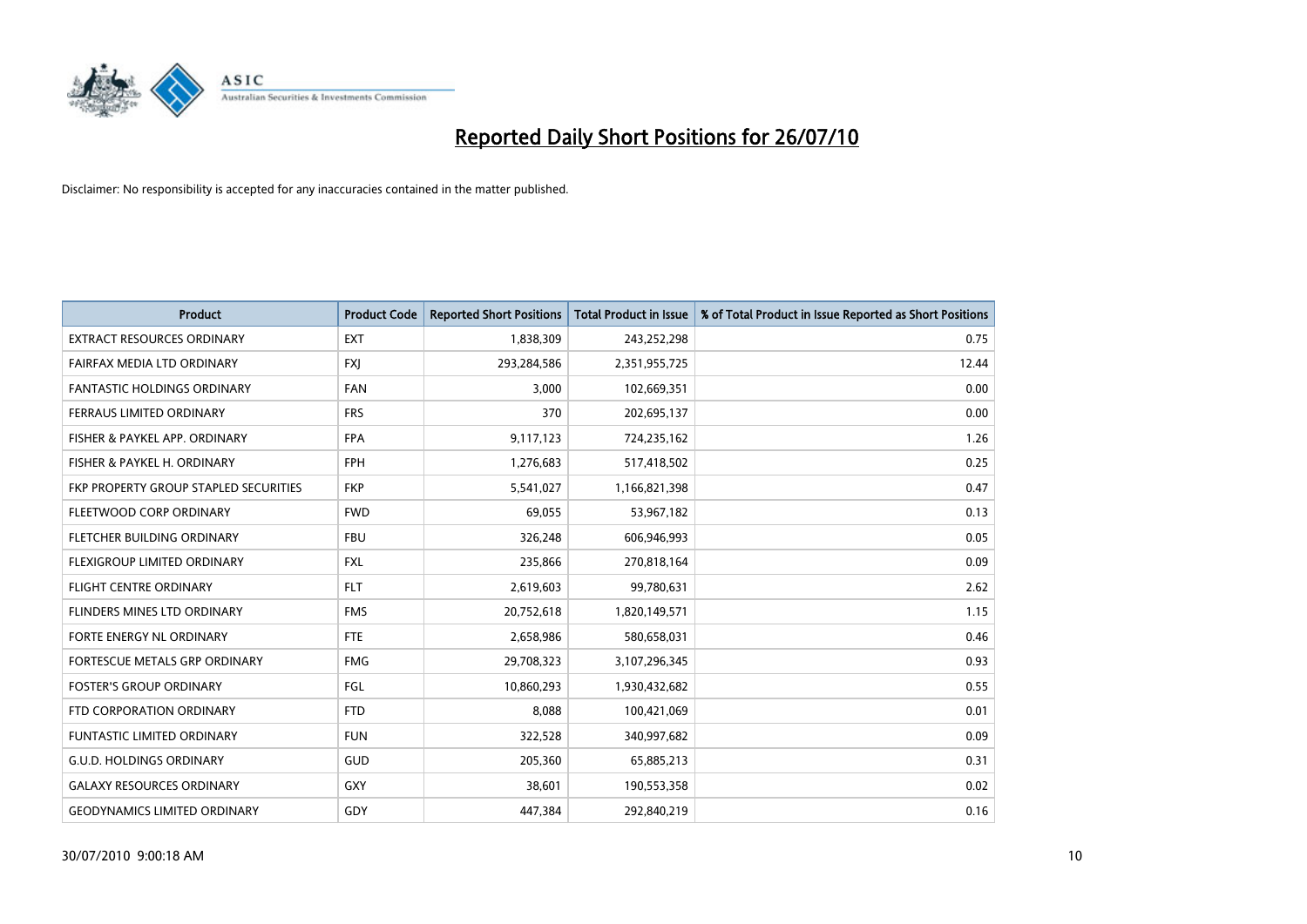

| <b>Product</b>                                   | <b>Product Code</b> | <b>Reported Short Positions</b> | <b>Total Product in Issue</b> | % of Total Product in Issue Reported as Short Positions |
|--------------------------------------------------|---------------------|---------------------------------|-------------------------------|---------------------------------------------------------|
| <b>GINDALBIE METALS LTD ORDINARY</b>             | <b>GBG</b>          | 7,531,436                       | 849,478,099                   | 0.86                                                    |
| <b>GIRALIA RESOURCES NL ORDINARY</b>             | GIR                 | 431,566                         | 178,310,170                   | 0.24                                                    |
| <b>GLOBAL MINING ORDINARY</b>                    | <b>GMI</b>          | 8,951                           | 199,725,607                   | 0.00                                                    |
| <b>GLOUCESTER COAL ORDINARY</b>                  | GCL                 | 258,592                         | 81,962,133                    | 0.32                                                    |
| <b>GME RESOURCES LTD ORDINARY</b>                | <b>GME</b>          | 800                             | 302,352,750                   | 0.00                                                    |
| <b>GOLDEN GATE PETROL ORDINARY</b>               | GGP                 | 11,538                          | 975,826,623                   | 0.00                                                    |
| <b>GOLDEN WEST RESOURCE ORDINARY</b>             | <b>GWR</b>          | 1,617                           | 164,606,127                   | 0.00                                                    |
| <b>GOODMAN FIELDER, ORDINARY</b>                 | <b>GFF</b>          | 2,641,208                       | 1,380,386,438                 | 0.20                                                    |
| <b>GOODMAN GROUP STAPLED US PROHIBIT.</b>        | <b>GMG</b>          | 6,744,904                       | 6,369,751,394                 | 0.09                                                    |
| <b>GPT GROUP STAPLED SEC.</b>                    | <b>GPT</b>          | 15,093,550                      | 1,855,529,431                 | 0.80                                                    |
| <b>GRAINCORP LIMITED A CLASS ORDINARY</b>        | <b>GNC</b>          | 4,950,111                       | 198,318,900                   | 2.49                                                    |
| <b>GRANGE RESOURCES, ORDINARY</b>                | <b>GRR</b>          | 1,478,000                       | 1,151,778,896                 | 0.13                                                    |
| <b>GREAT SOUTHERN LTD ORDINARY</b>               | <b>GTP</b>          | 4,908,484                       | 643,234,118                   | 0.76                                                    |
| <b>GREENLAND MIN EN LTD ORDINARY</b>             | GGG                 | 42,900                          | 249,905,308                   | 0.02                                                    |
| <b>GRYPHON MINERALS LTD ORDINARY</b>             | GRY                 | 185,111                         | 216,231,598                   | 0.09                                                    |
| <b>GUINNESS PEAT GROUP. CHESS DEPOSITARY INT</b> | GPG                 | 55                              | 334,319,260                   | 0.00                                                    |
| <b>GUNNS LIMITED ORDINARY</b>                    | <b>GNS</b>          | 8,849,518                       | 806,734,892                   | 1.09                                                    |
| <b>GWA INTERNATIONAL ORDINARY</b>                | <b>GWT</b>          | 4,185,158                       | 301,102,514                   | 1.41                                                    |
| <b>HARVEY NORMAN ORDINARY</b>                    | <b>HVN</b>          | 33,877,879                      | 1,062,316,784                 | 3.21                                                    |
| HASTIE GROUP LIMITED ORDINARY                    | <b>HST</b>          | 143,888                         | 239,716,924                   | 0.06                                                    |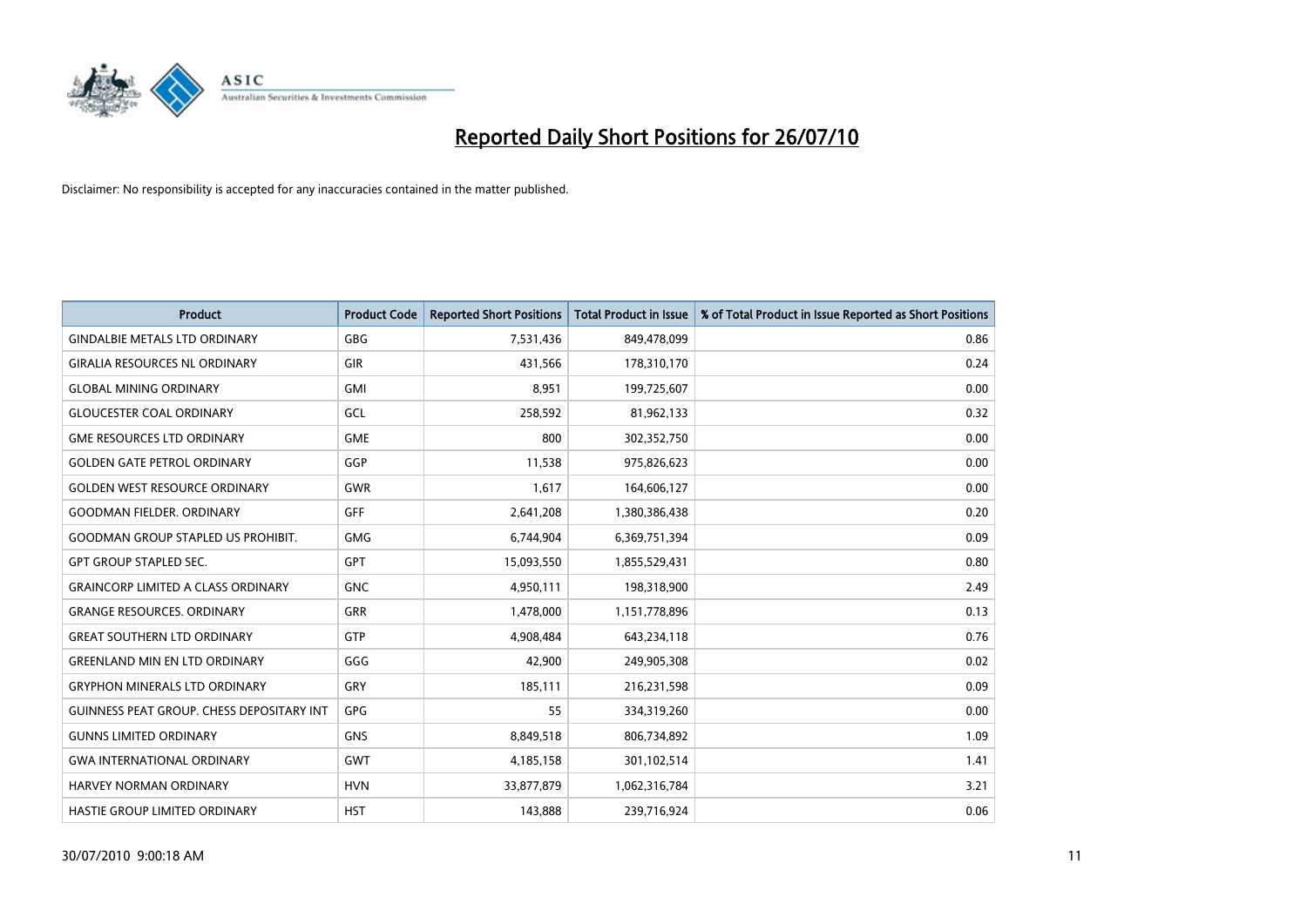

| <b>Product</b>                        | <b>Product Code</b> | <b>Reported Short Positions</b> | Total Product in Issue | % of Total Product in Issue Reported as Short Positions |
|---------------------------------------|---------------------|---------------------------------|------------------------|---------------------------------------------------------|
| HASTINGS DIVERSIFIED STAPLED SECURITY | <b>HDF</b>          | 350,483                         | 508,158,296            | 0.05                                                    |
| HEALTHSCOPE LIMITED ORDINARY          | <b>HSP</b>          | 2,184,595                       | 317,335,186            | 0.68                                                    |
| <b>HEARTWARE INT INC CDI 35:1</b>     | <b>HIN</b>          | 272,008                         | 72,583,000             | 0.37                                                    |
| <b>HENDERSON GROUP CDI 1:1</b>        | <b>HGG</b>          | 6,288,774                       | 565,958,113            | 1.11                                                    |
| HFA HOLDINGS LIMITED ORDINARY         | <b>HFA</b>          | 1,820,937                       | 469,330,170            | 0.38                                                    |
| <b>HIGHLANDS PACIFIC ORDINARY</b>     | <b>HIG</b>          | 2,382,805                       | 669,062,148            | 0.36                                                    |
| HILLGROVE RES LTD ORDINARY            | <b>HGO</b>          | 60.680                          | 481,553,890            | 0.01                                                    |
| HILLS INDUSTRIES LTD ORDINARY         | <b>HIL</b>          | 3,397,125                       | 248,219,660            | 1.35                                                    |
| HORIZON OIL LIMITED ORDINARY          | <b>HZN</b>          | 2,259,995                       | 1,126,621,515          | 0.20                                                    |
| <b>ICON ENERGY LIMITED ORDINARY</b>   | <b>ICN</b>          | 355,052                         | 439,801,394            | 0.09                                                    |
| <b>IINET LIMITED ORDINARY</b>         | <b>IIN</b>          | 368,897                         | 151,898,119            | 0.24                                                    |
| <b>ILUKA RESOURCES ORDINARY</b>       | <b>ILU</b>          | 10,353,374                      | 418,700,517            | 2.48                                                    |
| <b>IMDEX LIMITED ORDINARY</b>         | <b>IMD</b>          | 2,861                           | 195,047,128            | 0.00                                                    |
| IMF (AUSTRALIA) LTD ORDINARY          | <b>IMF</b>          | 381,021                         | 122,496,819            | 0.31                                                    |
| <b>IMX RESOURCES LTD ORDINARY</b>     | <b>IXR</b>          | 20,000                          | 260,252,803            | 0.01                                                    |
| <b>INCITEC PIVOT ORDINARY</b>         | <b>IPL</b>          | 6,581,809                       | 1,624,932,978          | 0.38                                                    |
| <b>INDAGO RESOURCES LTD ORDINARY</b>  | <b>IDG</b>          | 8,179                           | 99,449,536             | 0.01                                                    |
| INDEPENDENCE GROUP ORDINARY           | <b>IGO</b>          | 161,673                         | 113,813,539            | 0.14                                                    |
| <b>INDOPHIL RESOURCES ORDINARY</b>    | <b>IRN</b>          | 739,850                         | 423,428,803            | 0.17                                                    |
| <b>INDUSTREA LIMITED ORDINARY</b>     | IDL                 | 1,303,564                       | 956,668,877            | 0.12                                                    |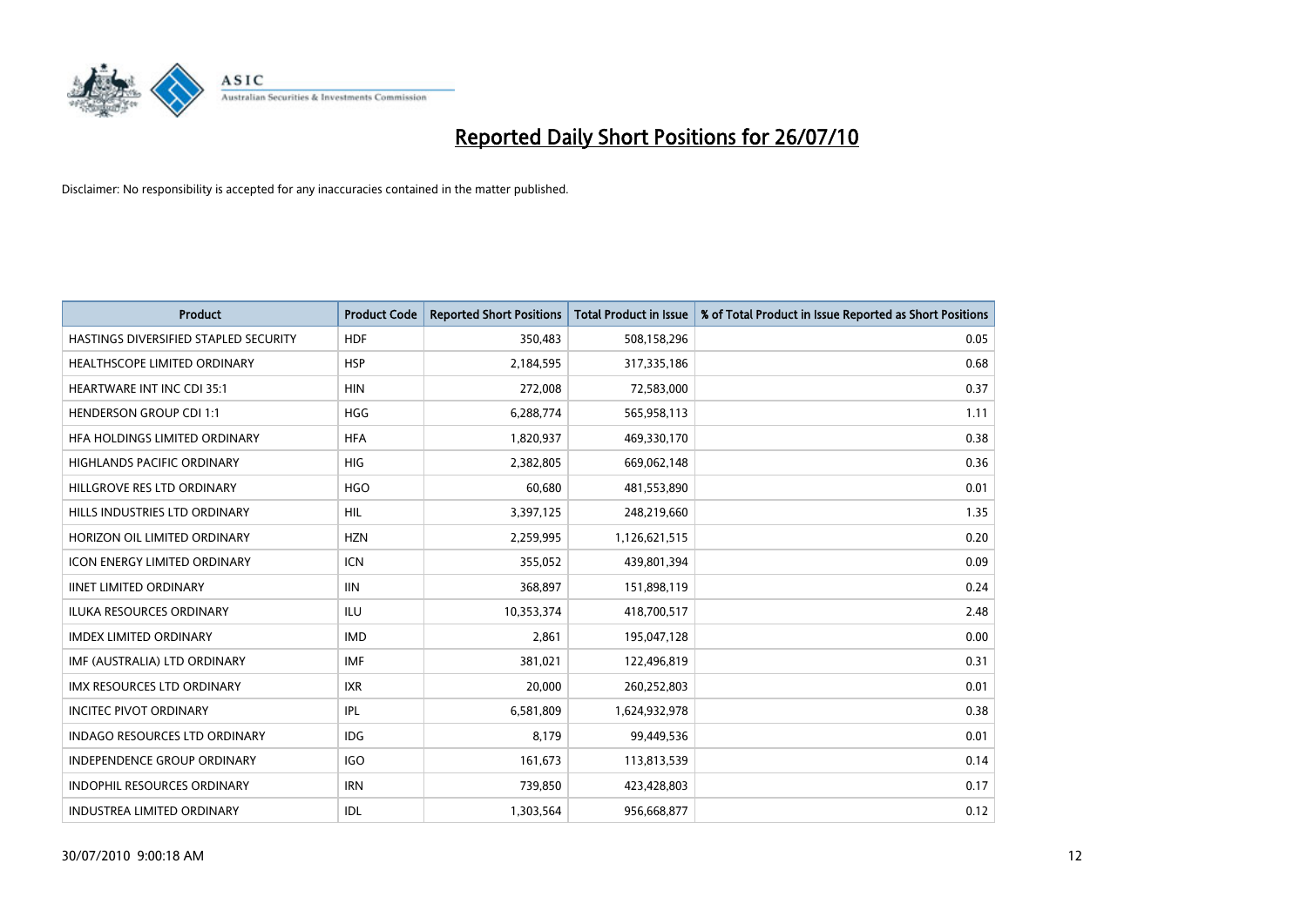

| <b>Product</b>                                  | <b>Product Code</b> | <b>Reported Short Positions</b> | <b>Total Product in Issue</b> | % of Total Product in Issue Reported as Short Positions |
|-------------------------------------------------|---------------------|---------------------------------|-------------------------------|---------------------------------------------------------|
| <b>INFIGEN ENERGY STAPLED SECURITIES</b>        | <b>IFN</b>          | 4,837,378                       | 760,374,428                   | 0.63                                                    |
| ING INDUSTRIAL FUND UNITS                       | <b>IIF</b>          | 7,889,453                       | 2,592,249,647                 | 0.29                                                    |
| ING OFFICE FUND STAPLED SECURITIES              | <b>IOF</b>          | 2,762,201                       | 2,729,071,212                 | 0.09                                                    |
| ING RE COM GROUP STAPLED SECURITIES             | <b>ILF</b>          | 9,075                           | 441,029,194                   | 0.00                                                    |
| INNAMINCKA PETROLEUM ORDINARY                   | <b>INP</b>          | 14,205                          | 261,548,890                   | 0.01                                                    |
| <b>INSURANCE AUSTRALIA ORDINARY</b>             | <b>IAG</b>          | 3,115,059                       | 2,078,994,021                 | 0.13                                                    |
| INTEGRA MINING LTD, ORDINARY                    | <b>IGR</b>          | 1,583,078                       | 755,792,394                   | 0.20                                                    |
| <b>INTOLL GROUP STAPLED SECURITIES</b>          | <b>ITO</b>          | 3,497,634                       | 2,261,732,048                 | 0.15                                                    |
| <b>INTREPID MINES ORDINARY</b>                  | <b>IAU</b>          | 131,716                         | 429,910,319                   | 0.03                                                    |
| <b>INVOCARE LIMITED ORDINARY</b>                | <b>IVC</b>          | 1,063,776                       | 102,069,091                   | 1.05                                                    |
| ION LIMITED ORDINARY                            | <b>ION</b>          | 164,453                         | 256,365,105                   | 0.06                                                    |
| <b>IOOF HOLDINGS LTD ORDINARY</b>               | <b>IFL</b>          | 1,580,013                       | 229,794,395                   | 0.67                                                    |
| <b>IRESS MARKET TECH. ORDINARY</b>              | <b>IRE</b>          | 1.283.893                       | 126,018,142                   | 1.02                                                    |
| <b>IRON ORE HOLDINGS ORDINARY</b>               | <b>IOH</b>          | 34,346                          | 135,374,850                   | 0.03                                                    |
| ISHARES MSCI EAFE CDI 1:1                       | <b>IVE</b>          | 74,019                          | 590,400,000                   | 0.01                                                    |
| ISHARES MSCI EM MKTS CDI 1:1                    | <b>IEM</b>          | 63,587                          | 425,700,000                   | 0.01                                                    |
| <b>ISOFT GROUP LIMITED ORDINARY</b>             | <b>ISF</b>          | 13,271,550                      | 1,043,268,375                 | 1.28                                                    |
| IVANHOE AUSTRALIA ORDINARY                      | <b>IVA</b>          | 309,162                         | 70,980,953                    | 0.43                                                    |
| <b>IABIRU METALS LTD ORDINARY</b>               | <b>IML</b>          | 490,181                         | 552,619,180                   | 0.08                                                    |
| <b>IAMES HARDIE INDUST CHESS DEPOSITARY INT</b> | <b>IHX</b>          | 16,153,186                      | 435,438,790                   | 3.70                                                    |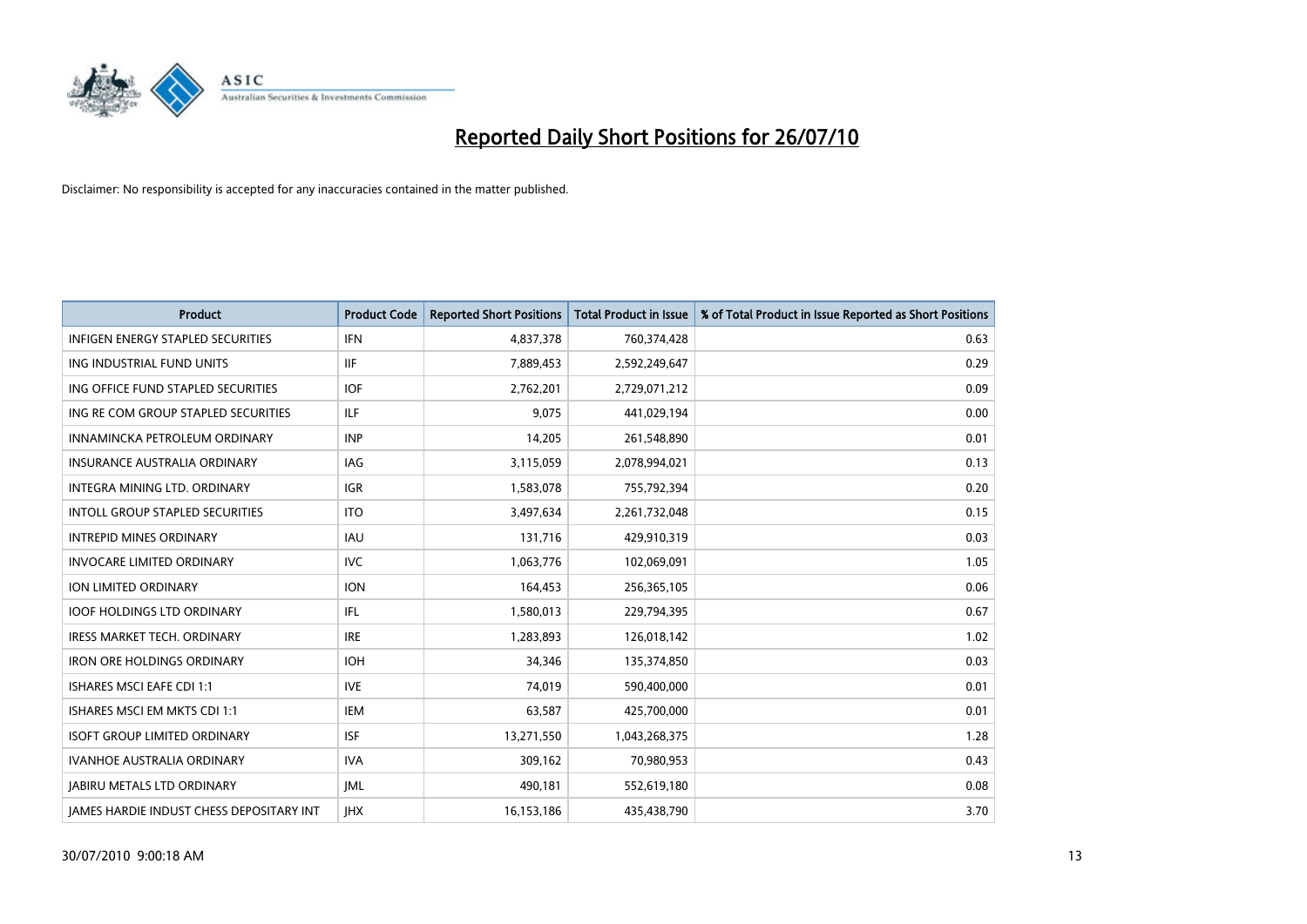

| <b>Product</b>                        | <b>Product Code</b> | <b>Reported Short Positions</b> | <b>Total Product in Issue</b> | % of Total Product in Issue Reported as Short Positions |
|---------------------------------------|---------------------|---------------------------------|-------------------------------|---------------------------------------------------------|
| <b>JAMESON RESOURCES ORDINARY</b>     | JAL                 | 1,600,000                       | 63,885,910                    | 2.50                                                    |
| <b>IB HI-FI LIMITED ORDINARY</b>      | <b>JBH</b>          | 4,095,826                       | 108,344,987                   | 3.80                                                    |
| <b>KAGARA LTD ORDINARY</b>            | KZL                 | 3,906,030                       | 674,489,717                   | 0.58                                                    |
| KAROON GAS AUSTRALIA ORDINARY         | <b>KAR</b>          | 147,456                         | 177,546,198                   | 0.07                                                    |
| KATHMANDU HOLD LTD ORDINARY           | <b>KMD</b>          | 974,753                         | 200,000,000                   | 0.49                                                    |
| <b>KEYBRIDGE CAPITAL ORDINARY</b>     | <b>KBC</b>          | 5,999                           | 172,070,564                   | 0.00                                                    |
| KIMBERLEY METALS LTD ORDINARY         | <b>KBL</b>          | 2,609                           | 94,490,816                    | 0.00                                                    |
| KINGSGATE CONSOLID. ORDINARY          | <b>KCN</b>          | 334,587                         | 100,503,783                   | 0.32                                                    |
| LEIGHTON HOLDINGS ORDINARY            | LEI                 | 3,055,081                       | 300,687,299                   | 1.00                                                    |
| LEND LEASE GROUP UNIT/ORD STAPLED     | <b>LLC</b>          | 420,001                         | 565,558,754                   | 0.06                                                    |
| LIHIR GOLD LIMITED. ORDINARY          | LGL                 | 24,528,471                      | 2,368,729,935                 | 1.01                                                    |
| LINC ENERGY LTD ORDINARY              | <b>LNC</b>          | 1,713,866                       | 489,093,470                   | 0.34                                                    |
| LIQUEFIED NATURAL ORDINARY            | LNG                 | 38,797                          | 213,339,015                   | 0.02                                                    |
| LYNAS CORPORATION ORDINARY            | <b>LYC</b>          | 10,131,593                      | 1,655,499,093                 | 0.59                                                    |
| MAC SERVICES (THE) ORDINARY           | <b>MSL</b>          | 55,323                          | 165,966,692                   | 0.03                                                    |
| MACARTHUR COAL ORDINARY               | <b>MCC</b>          | 720,210                         | 254,333,109                   | 0.28                                                    |
| MACMAHON HOLDINGS ORDINARY            | <b>MAH</b>          | 7,884,455                       | 733,711,705                   | 1.06                                                    |
| MACQ ATLAS ROADS GRP ORDINARY STAPLED | <b>MQA</b>          | 74,388                          | 452,345,907                   | 0.02                                                    |
| MACQUARIE GROUP LTD ORDINARY          | <b>MOG</b>          | 6,756,233                       | 345,486,682                   | 1.96                                                    |
| MANTRA RESOURCES ORDINARY             | <b>MRU</b>          | 40,513                          | 130,229,188                   | 0.03                                                    |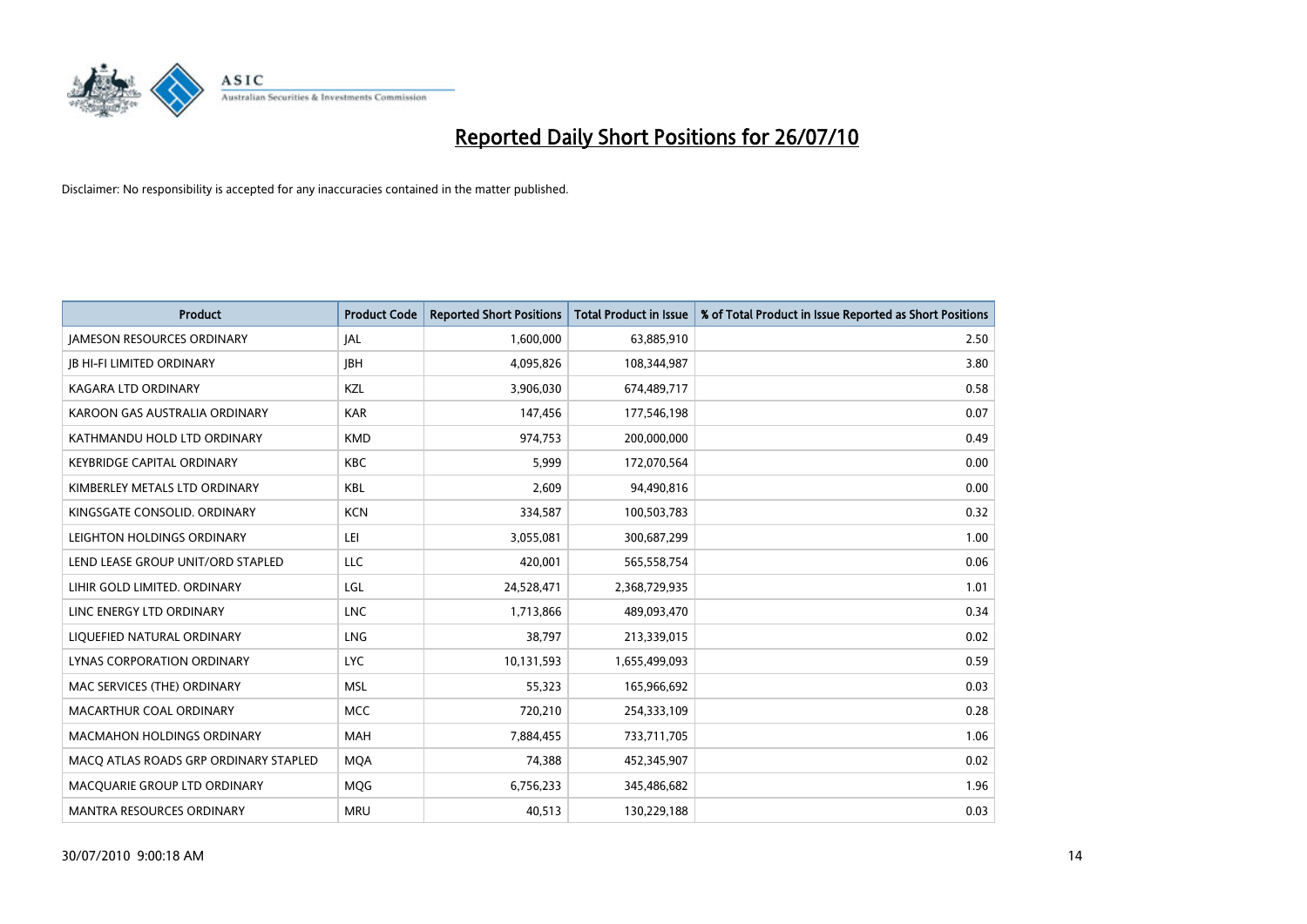

| <b>Product</b>                  | <b>Product Code</b> | <b>Reported Short Positions</b> | <b>Total Product in Issue</b> | % of Total Product in Issue Reported as Short Positions |
|---------------------------------|---------------------|---------------------------------|-------------------------------|---------------------------------------------------------|
| MAP GROUP STAPLED US PROHIBIT.  | <b>MAP</b>          | 6,977,976                       | 1,861,210,782                 | 0.38                                                    |
| <b>MARION ENERGY ORDINARY</b>   | <b>MAE</b>          | 374,994                         | 429,822,043                   | 0.09                                                    |
| <b>MCPHERSON'S LTD ORDINARY</b> | <b>MCP</b>          | 9,476                           | 71,651,758                    | 0.01                                                    |
| MEDUSA MINING LTD ORDINARY      | <b>MML</b>          | 74,728                          | 187,584,911                   | 0.03                                                    |
| MELBOURNE IT LIMITED ORDINARY   | <b>MLB</b>          | 165,739                         | 79,569,967                    | 0.21                                                    |
| MEO AUSTRALIA LTD ORDINARY      | <b>MEO</b>          | 589,664                         | 477,220,955                   | 0.12                                                    |
| <b>MERMAID MARINE ORDINARY</b>  | <b>MRM</b>          | 352,025                         | 186,844,825                   | 0.18                                                    |
| METALS X LIMITED ORDINARY       | <b>MLX</b>          | 326,940                         | 1,365,661,782                 | 0.03                                                    |
| METCASH LIMITED ORDINARY        | <b>MTS</b>          | 21,660,438                      | 765,675,951                   | 2.82                                                    |
| METGASCO LIMITED ORDINARY       | <b>MEL</b>          | 293,318                         | 249,006,674                   | 0.11                                                    |
| MICLYN EXP OFFSHR ORDINARY      | <b>MIO</b>          | 199,999                         | 271,700,000                   | 0.07                                                    |
| MINARA RESOURCES ORDINARY       | <b>MRE</b>          | 4,311,956                       | 1,167,783,517                 | 0.36                                                    |
| MINCOR RESOURCES NL ORDINARY    | <b>MCR</b>          | 1,980,472                       | 200,184,686                   | 0.99                                                    |
| MINERAL DEPOSITS ORDINARY       | <b>MDL</b>          | 1,243,322                       | 580,576,525                   | 0.19                                                    |
| MINERAL RESOURCES, ORDINARY     | <b>MIN</b>          | 300,199                         | 161,595,150                   | 0.18                                                    |
| MIRABELA NICKEL LTD ORDINARY    | <b>MBN</b>          | 9,406,735                       | 367,162,725                   | 2.55                                                    |
| MITCHELL COMMUNITCA. ORDINARY   | <b>MCU</b>          | 19,673                          | 301,761,208                   | 0.01                                                    |
| MOLOPO ENERGY LTD ORDINARY      | <b>MPO</b>          | 245,657                         | 250,665,548                   | 0.10                                                    |
| MOLY MINES LIMITED ORDINARY     | <b>MOL</b>          | 203,014                         | 363,916,323                   | 0.06                                                    |
| MONADELPHOUS GROUP ORDINARY     | <b>MND</b>          | 1,044,158                       | 86,459,327                    | 1.20                                                    |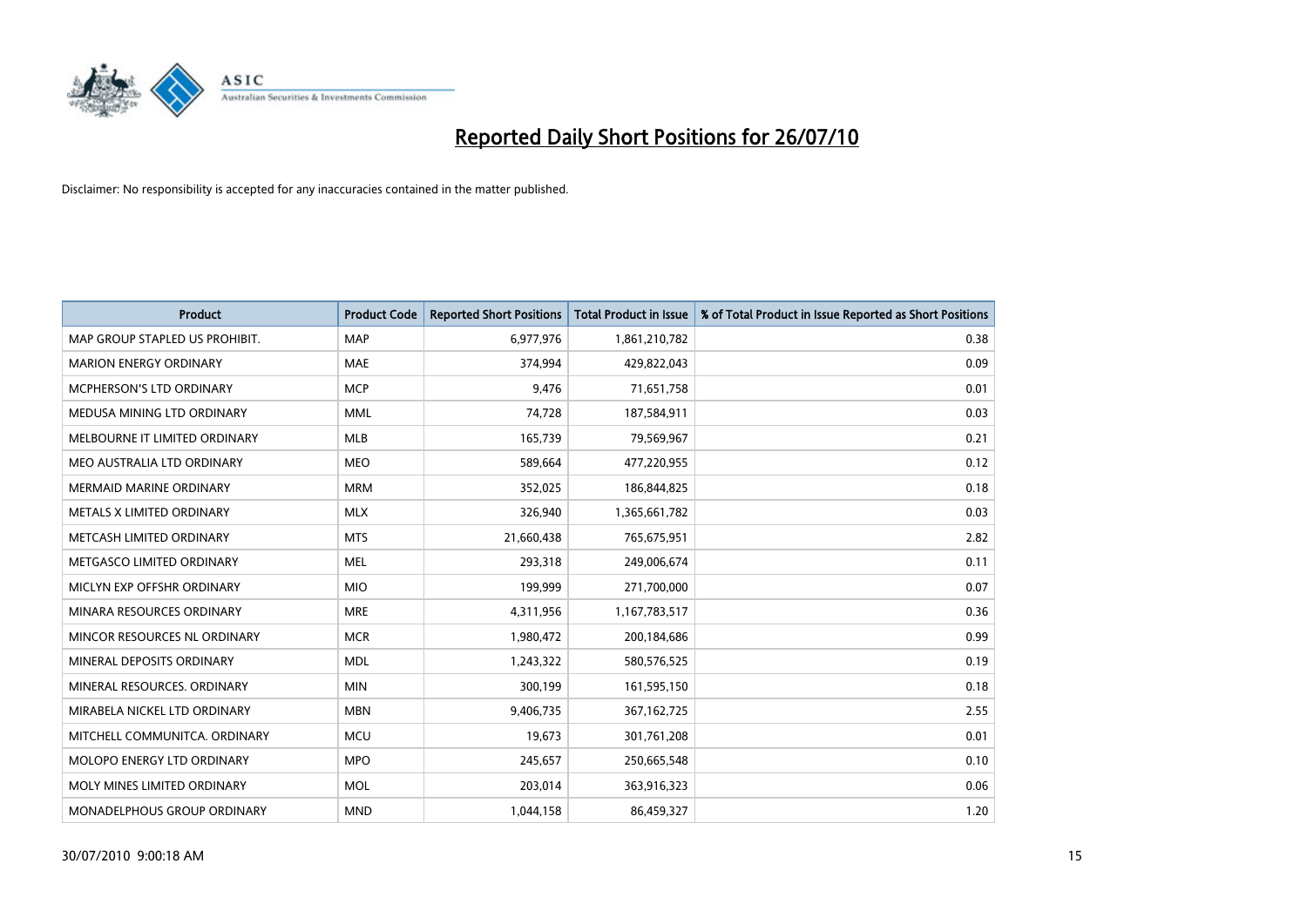

| <b>Product</b>                  | <b>Product Code</b> | <b>Reported Short Positions</b> | Total Product in Issue | % of Total Product in Issue Reported as Short Positions |
|---------------------------------|---------------------|---------------------------------|------------------------|---------------------------------------------------------|
| MOSAIC OIL NL ORDINARY          | <b>MOS</b>          | 41,742                          | 821,710,775            | 0.01                                                    |
| MOUNT GIBSON IRON ORDINARY      | <b>MGX</b>          | 2,653,147                       | 1,079,570,693          | 0.26                                                    |
| MURCHISON METALS LTD ORDINARY   | <b>MMX</b>          | 3,295,538                       | 435,384,268            | 0.74                                                    |
| MYER HOLDINGS LTD ORDINARY      | <b>MYR</b>          | 11,454,078                      | 581,517,884            | 1.94                                                    |
| <b>MYSTATE LIMITED ORDINARY</b> | <b>MYS</b>          | 1,400                           | 67,411,055             | 0.00                                                    |
| NATIONAL AUST. BANK ORDINARY    | <b>NAB</b>          | 13,073,816                      | 2,133,245,479          | 0.60                                                    |
| NATURAL FUEL LIMITED ORDINARY   | <b>NFL</b>          |                                 | 506,612,127            | 0.00                                                    |
| NAVITAS LIMITED ORDINARY        | <b>NVT</b>          | 1,496,669                       | 342,361,526            | 0.44                                                    |
| NEPTUNE MARINE ORDINARY         | <b>NMS</b>          | 963,281                         | 429,842,672            | 0.21                                                    |
| NEW HOPE CORPORATION ORDINARY   | <b>NHC</b>          | 305,801                         | 827,730,549            | 0.02                                                    |
| NEWCREST MINING ORDINARY        | <b>NCM</b>          | 30,733,711                      | 483,499,363            | 6.34                                                    |
| NEWS CORP A NON-VOTING CDI      | <b>NWSLV</b>        | 521,594                         | 1,824,471,392          | 0.02                                                    |
| NEWS CORP B VOTING CDI          | <b>NWS</b>          | 7,714,758                       | 798,520,953            | 0.95                                                    |
| NEXBIS LIMITED ORDINARY         | <b>NBS</b>          | 63,733                          | 498,972,940            | 0.01                                                    |
| NEXUS ENERGY LIMITED ORDINARY   | <b>NXS</b>          | 6,090,303                       | 958,061,849            | 0.64                                                    |
| NIB HOLDINGS LIMITED ORDINARY   | <b>NHF</b>          | 567,902                         | 495,431,427            | 0.11                                                    |
| NICK SCALI LIMITED ORDINARY     | <b>NCK</b>          | 35,846                          | 81,000,000             | 0.04                                                    |
| NIDO PETROLEUM ORDINARY         | <b>NDO</b>          | 14,344,304                      | 1,080,658,378          | 1.32                                                    |
| NORTHERN CREST ORDINARY         | <b>NOC</b>          | 24,345                          | 116,074,781            | 0.02                                                    |
| NORTHERN IRON LTD ORDINARY      | <b>NFE</b>          | 682,244                         | 292,204,786            | 0.22                                                    |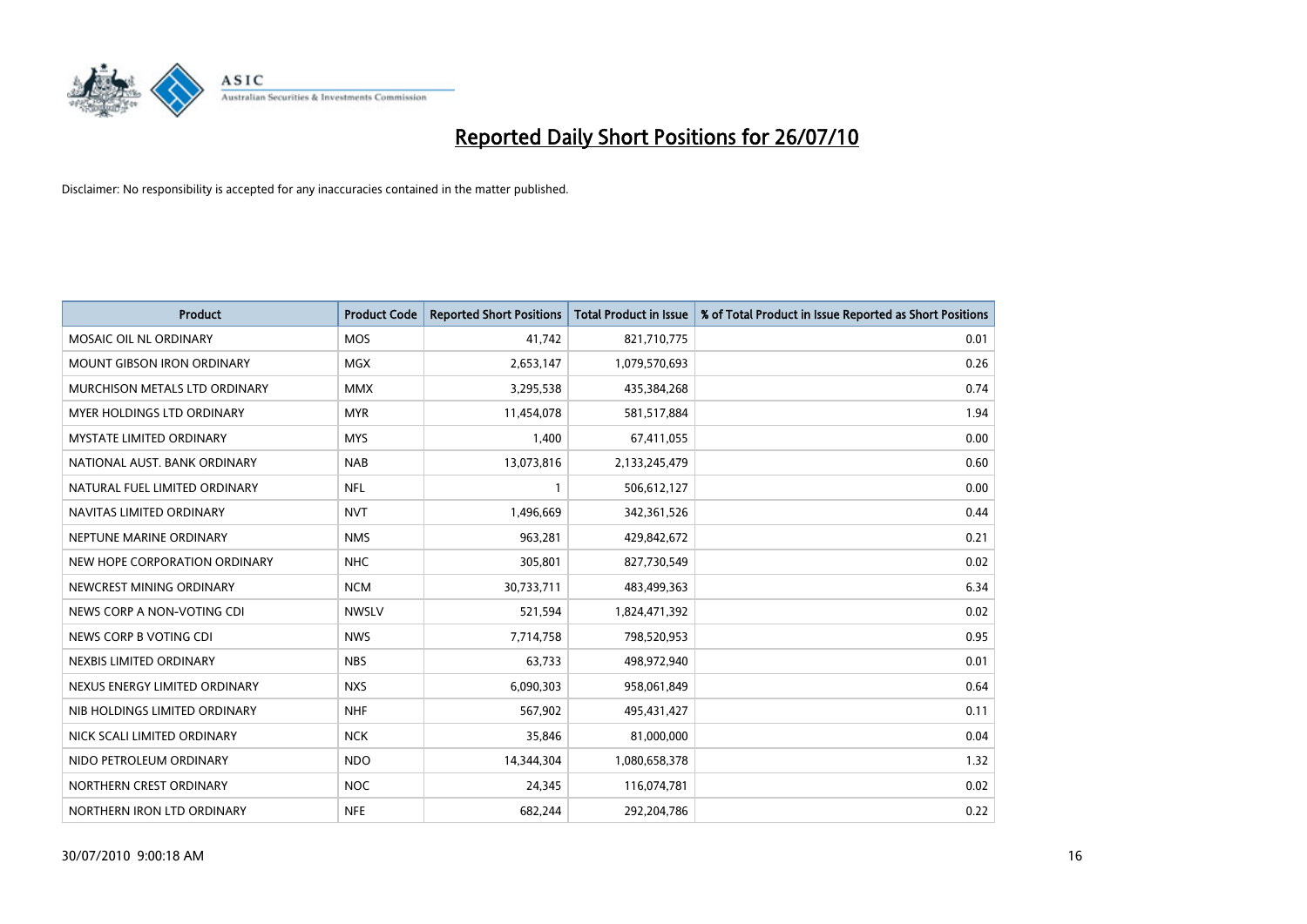

| <b>Product</b>                          | <b>Product Code</b> | <b>Reported Short Positions</b> | Total Product in Issue | % of Total Product in Issue Reported as Short Positions |
|-----------------------------------------|---------------------|---------------------------------|------------------------|---------------------------------------------------------|
| NRW HOLDINGS LIMITED ORDINARY           | <b>NWH</b>          | 267,402                         | 251,223,000            | 0.10                                                    |
| NUFARM LIMITED ORDINARY                 | <b>NUF</b>          | 1,967,912                       | 261,775,731            | 0.76                                                    |
| OAKTON LIMITED ORDINARY                 | <b>OKN</b>          | 526,140                         | 91,987,235             | 0.56                                                    |
| OCEANAGOLD CORP. CHESS DEPOSITARY INT   | <b>OGC</b>          | 324,846                         | 228,198,170            | 0.15                                                    |
| OCEANIA CAPITAL LTD ORDINARY            | <b>OCP</b>          | 2,500                           | 91,921,295             | 0.00                                                    |
| OIL SEARCH LTD ORDINARY                 | <b>OSH</b>          | 6,145,019                       | 1,308,279,222          | 0.45                                                    |
| OM HOLDINGS LIMITED ORDINARY            | <b>OMH</b>          | 305,387                         | 498,485,150            | 0.05                                                    |
| <b>ONESTEEL LIMITED ORDINARY</b>        | OST                 | 5,936,139                       | 1,331,583,166          | 0.45                                                    |
| ORICA LIMITED ORDINARY                  | ORI                 | 1,902,526                       | 362,100,430            | 0.52                                                    |
| ORIGIN ENERGY ORDINARY                  | <b>ORG</b>          | 2,908,980                       | 880,668,872            | 0.31                                                    |
| OTTO ENERGY LIMITED ORDINARY            | <b>OEL</b>          | 109,204                         | 1,134,540,071          | 0.01                                                    |
| OZ MINERALS ORDINARY                    | OZL                 | 66,680,346                      | 3,121,339,730          | 2.12                                                    |
| <b>PACIFIC BRANDS ORDINARY</b>          | <b>PBG</b>          | 5,126,077                       | 931,386,248            | 0.55                                                    |
| PALADIN ENERGY LTD ORDINARY             | <b>PDN</b>          | 20,017,457                      | 717,142,802            | 2.78                                                    |
| PAN PACIFIC PETROL. ORDINARY            | PPP                 | 25,765                          | 588,612,110            | 0.00                                                    |
| PANAUST LIMITED ORDINARY                | <b>PNA</b>          | 10,821,223                      | 2,953,925,939          | 0.36                                                    |
| PANORAMIC RESOURCES ORDINARY            | PAN                 | 129,484                         | 205,262,842            | 0.05                                                    |
| PAPERLINX LIMITED ORDINARY              | <b>PPX</b>          | 16,974,622                      | 603,580,761            | 2.80                                                    |
| PAPERLINX SPS TRUST STEP UP PERP. PREF. | <b>PXUPA</b>        | 5,000                           | 2,850,000              | 0.18                                                    |
| PATTIES FOODS LTD ORDINARY              | PFL                 |                                 | 138,908,853            | 0.00                                                    |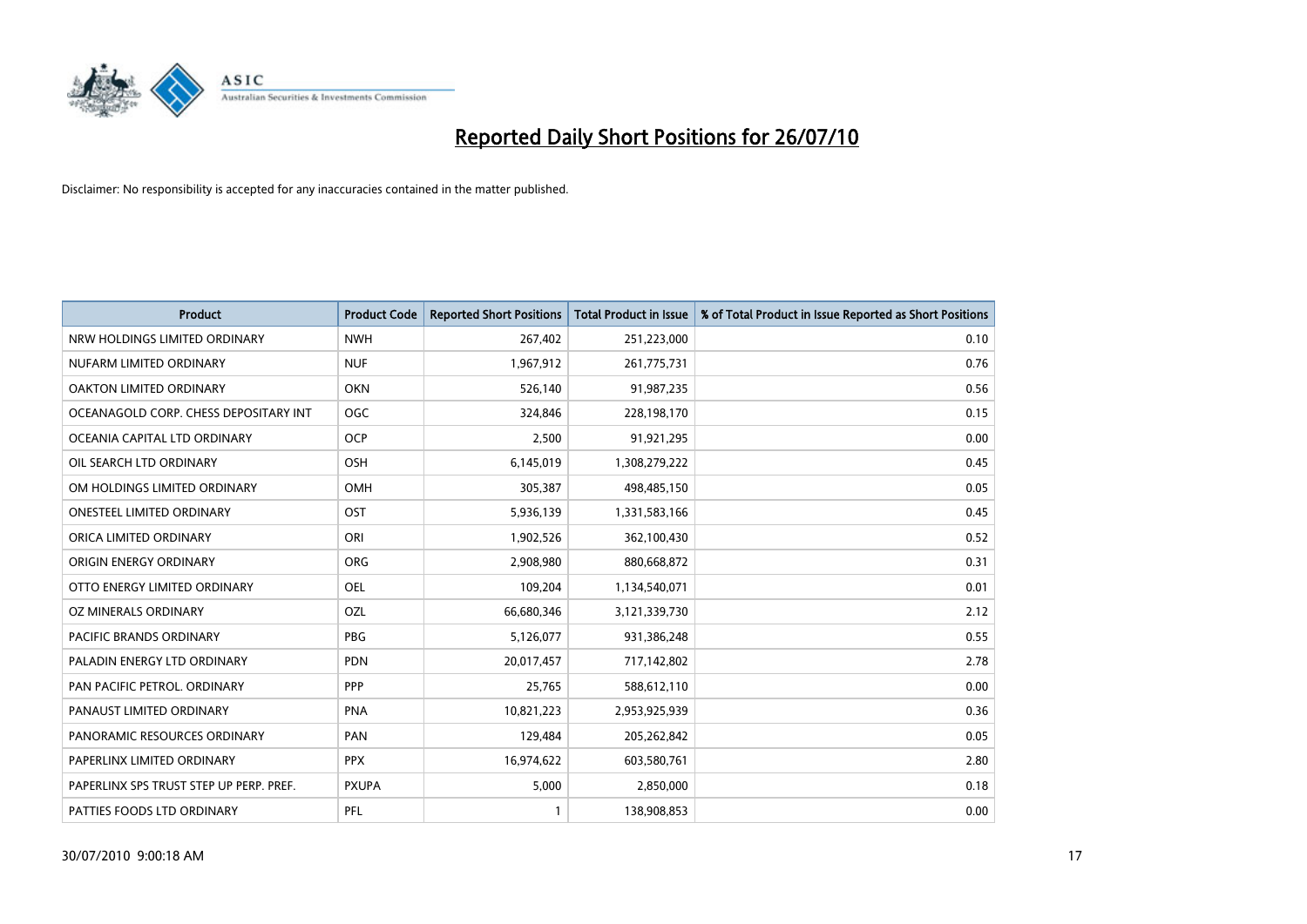

| <b>Product</b>                       | <b>Product Code</b> | <b>Reported Short Positions</b> | <b>Total Product in Issue</b> | % of Total Product in Issue Reported as Short Positions |
|--------------------------------------|---------------------|---------------------------------|-------------------------------|---------------------------------------------------------|
| PEET LIMITED ORDINARY                | <b>PPC</b>          | 394,525                         | 300,681,486                   | 0.13                                                    |
| PENINSULA MINERALS ORDINARY          | <b>PEN</b>          | 5,000                           | 1,628,249,898                 | 0.00                                                    |
| PERILYA LIMITED ORDINARY             | PEM                 | 518,215                         | 526,075,563                   | 0.10                                                    |
| PERPETUAL LIMITED ORDINARY           | PPT                 | 2,306,105                       | 43,417,478                    | 5.34                                                    |
| PERSEUS MINING LTD ORDINARY          | PRU                 | 163,420                         | 419,657,088                   | 0.04                                                    |
| PETSEC ENERGY ORDINARY               | <b>PSA</b>          | 223,332                         | 231,283,622                   | 0.10                                                    |
| PHARMAXIS LTD ORDINARY               | <b>PXS</b>          | 1,318,531                       | 225,410,234                   | 0.60                                                    |
| PHOTON GROUP LTD ORDINARY            | <b>PGA</b>          | 965,265                         | 187,440,645                   | 0.51                                                    |
| PIKE RIVER COAL ORDINARY             | <b>PRC</b>          | 376,320                         | 404,971,067                   | 0.09                                                    |
| PLATINUM ASSET ORDINARY              | <b>PTM</b>          | 2,942,687                       | 561,347,878                   | 0.51                                                    |
| PLATINUM AUSTRALIA ORDINARY          | <b>PLA</b>          | 6,458,994                       | 321,130,521                   | 2.01                                                    |
| PLATINUM CAPITAL LTD ORDINARY        | <b>PMC</b>          |                                 | 162,258,814                   | 0.00                                                    |
| PMP LIMITED ORDINARY                 | <b>PMP</b>          | 1,301,335                       | 335,348,483                   | 0.39                                                    |
| PORT BOUVARD LIMITED ORDINARY        | PBD                 | 6,754                           | 593,868,295                   | 0.00                                                    |
| PREMIER INVESTMENTS ORDINARY         | <b>PMV</b>          | 57,896                          | 155,030,045                   | 0.03                                                    |
| PRIMARY HEALTH CARE ORDINARY         | PRY                 | 7,976,164                       | 491,428,342                   | 1.61                                                    |
| PRIME INFR GROUP. STAPLED SECURITIES | PIH                 | 1,404,597                       | 351,776,795                   | 0.39                                                    |
| PRIME MEDIA GRP LTD ORDINARY         | <b>PRT</b>          | 850,002                         | 366,330,303                   | 0.23                                                    |
| PRIMEAG AUSTRALIA ORDINARY           | PAG                 | 367,488                         | 150,569,976                   | 0.24                                                    |
| PROGEN PHARMACEUTIC ORDINARY         | PGL                 | 151,596                         | 24,709,097                    | 0.61                                                    |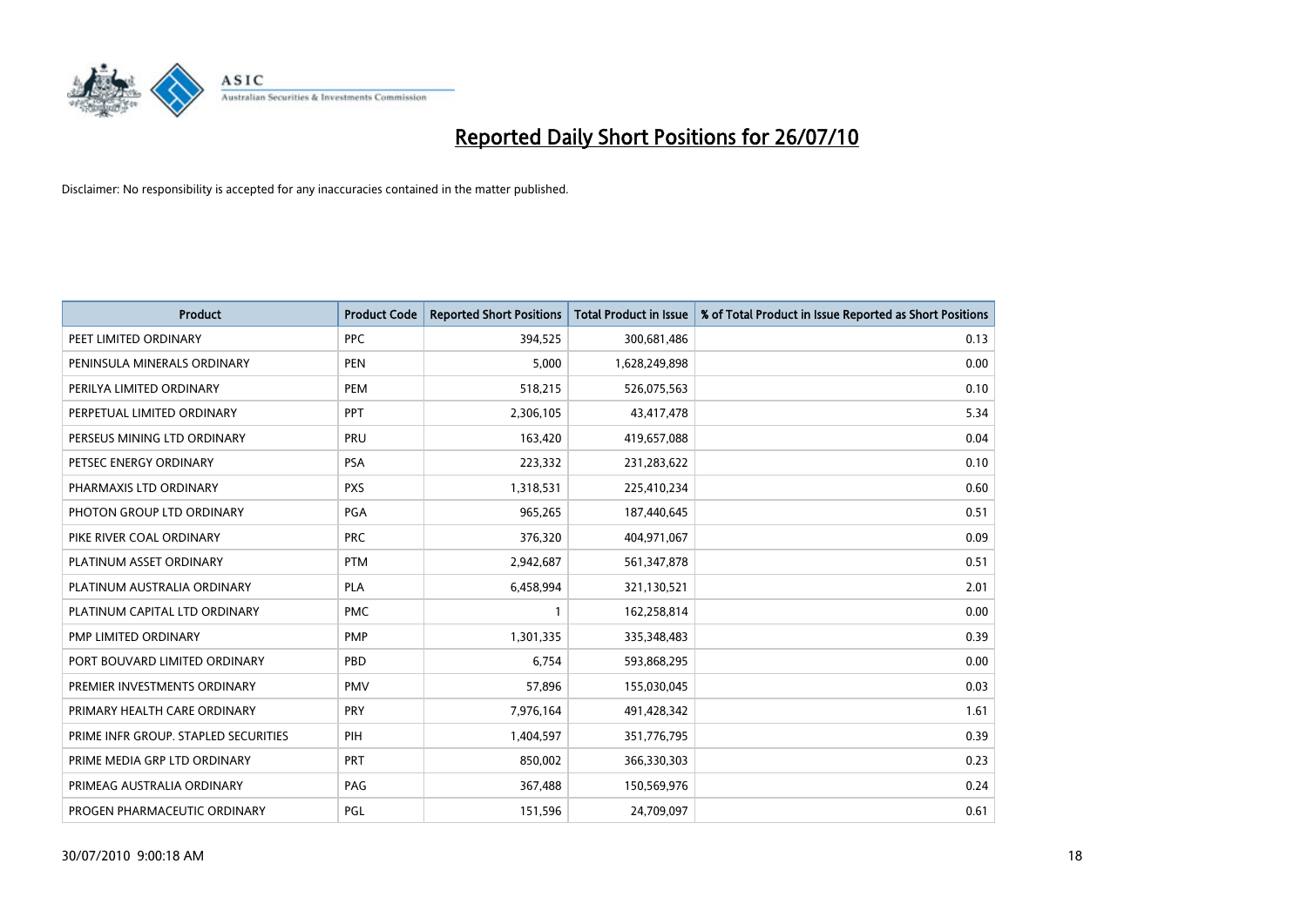

| <b>Product</b>                      | <b>Product Code</b> | <b>Reported Short Positions</b> | <b>Total Product in Issue</b> | % of Total Product in Issue Reported as Short Positions |
|-------------------------------------|---------------------|---------------------------------|-------------------------------|---------------------------------------------------------|
| PROGRAMMED ORDINARY                 | <b>PRG</b>          | 269,946                         | 118,169,908                   | 0.23                                                    |
| <b>PSIVIDA CORP CDI 1:1</b>         | <b>PVA</b>          | 6,878                           | 7,849,757                     | 0.09                                                    |
| OANTAS AIRWAYS ORDINARY             | <b>OAN</b>          | 5,672,972                       | 2,265,123,620                 | 0.23                                                    |
| OBE INSURANCE GROUP ORDINARY        | OBE                 | 15,566,499                      | 1,035,071,131                 | 1.49                                                    |
| RAMELIUS RESOURCES ORDINARY         | <b>RMS</b>          | 12,533                          | 291,200,265                   | 0.00                                                    |
| RAMSAY HEALTH CARE ORDINARY         | <b>RHC</b>          | 1,589,130                       | 202,081,252                   | 0.77                                                    |
| RANGE RESOURCES LTD ORDINARY        | <b>RRS</b>          | 1,100,000                       | 1,052,019,983                 | 0.10                                                    |
| <b>RCR TOMLINSON ORDINARY</b>       | <b>RCR</b>          | 68.067                          | 131,860,172                   | 0.05                                                    |
| <b>RED FORK ENERGY ORDINARY</b>     | <b>RFE</b>          | 7,696                           | 139,535,000                   | 0.01                                                    |
| <b>REDFLEX HOLDINGS ORDINARY</b>    | <b>RDF</b>          | 26,787                          | 110,010,757                   | 0.02                                                    |
| REECE AUSTRALIA LTD. ORDINARY       | <b>REH</b>          | 7,518                           | 99,600,000                    | 0.01                                                    |
| REED RESOURCES LTD ORDINARY         | <b>RDR</b>          | 268,205                         | 177, 271, 768                 | 0.15                                                    |
| <b>REGIS RESOURCES ORDINARY</b>     | <b>RRL</b>          | 124,509                         | 401,284,125                   | 0.02                                                    |
| RESMED INC CDI 10:1                 | <b>RMD</b>          | 860,764                         | 772,670,160                   | 0.11                                                    |
| <b>RESOLUTE MINING ORDINARY</b>     | <b>RSG</b>          | 426,543                         | 392,586,434                   | 0.11                                                    |
| <b>RESOURCE GENERATION ORDINARY</b> | <b>RES</b>          | 157,911                         | 164,412,477                   | 0.10                                                    |
| REVERSE CORP LIMITED ORDINARY       | <b>REF</b>          | 25,141                          | 92,382,175                    | 0.03                                                    |
| RHG LIMITED ORDINARY                | <b>RHG</b>          | 13,020                          | 317,910,688                   | 0.00                                                    |
| <b>RIDLEY CORPORATION ORDINARY</b>  | <b>RIC</b>          | 139,637                         | 307,817,071                   | 0.05                                                    |
| RIO TINTO LIMITED ORDINARY          | <b>RIO</b>          | 13,175,896                      | 606,831,240                   | 2.15                                                    |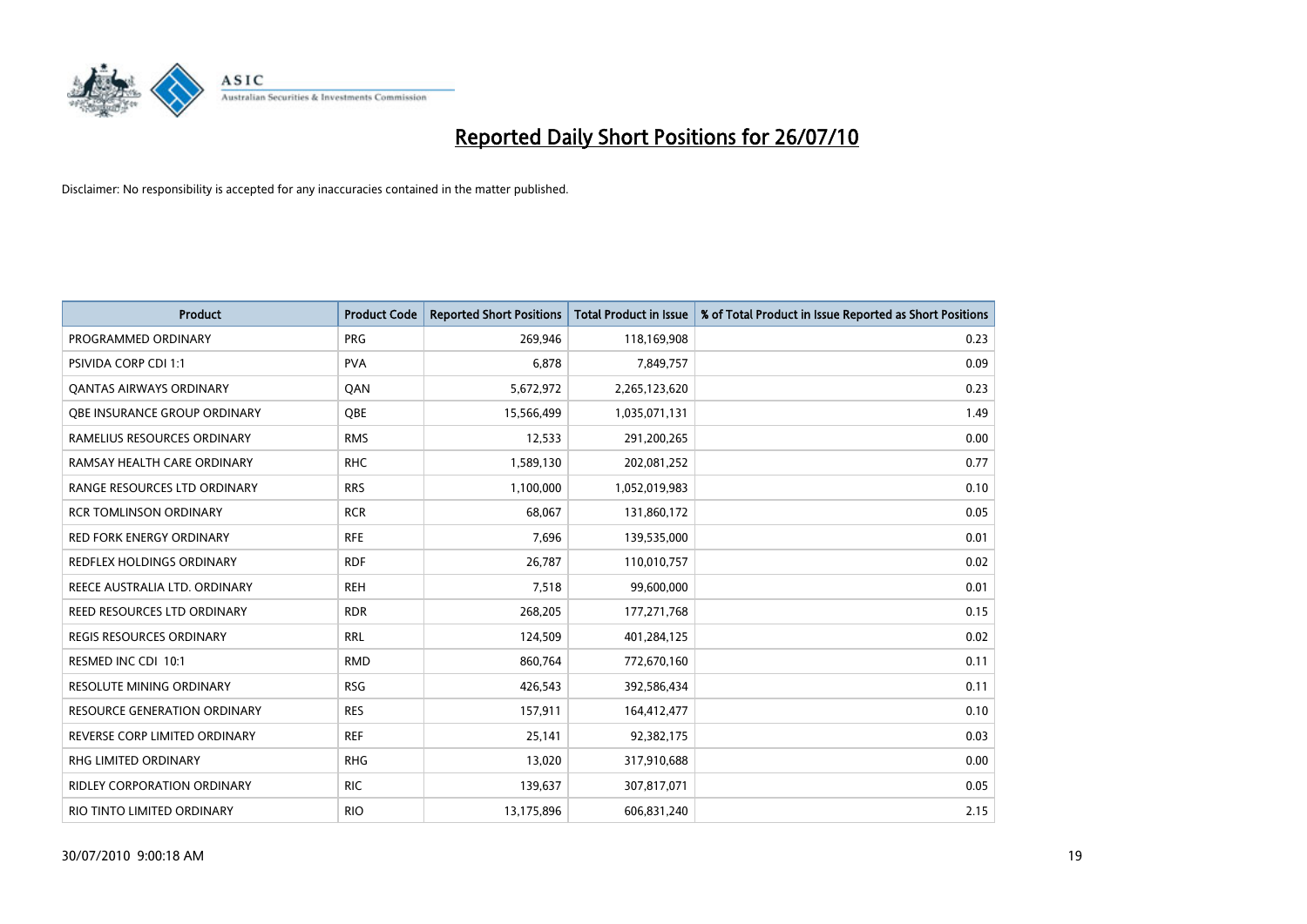

| <b>Product</b>                           | <b>Product Code</b> | <b>Reported Short Positions</b> | <b>Total Product in Issue</b> | % of Total Product in Issue Reported as Short Positions |
|------------------------------------------|---------------------|---------------------------------|-------------------------------|---------------------------------------------------------|
| <b>RIVERCITY MOTORWAY STAPLED</b>        | <b>RCY</b>          | 3,751,319                       | 957,010,115                   | 0.38                                                    |
| RIVERSDALE MINING ORDINARY               | <b>RIV</b>          | 898,590                         | 200,118,524                   | 0.43                                                    |
| ROC OIL COMPANY ORDINARY                 | <b>ROC</b>          | 1,125,371                       | 713,154,560                   | 0.17                                                    |
| RURALCO HOLDINGS ORDINARY                | <b>RHL</b>          | 6,330                           | 55,019,284                    | 0.01                                                    |
| SAI GLOBAL LIMITED ORDINARY              | SAI                 | 165,060                         | 159,602,639                   | 0.09                                                    |
| SALMAT LIMITED ORDINARY                  | <b>SLM</b>          | 100,044                         | 159,131,983                   | 0.06                                                    |
| SANDFIRE RESOURCES ORDINARY              | <b>SFR</b>          | 123,620                         | 131,084,760                   | 0.09                                                    |
| <b>SANTOS LTD ORDINARY</b>               | <b>STO</b>          | 3,929,236                       | 832,568,323                   | 0.46                                                    |
| SEDGMAN LIMITED ORDINARY                 | <b>SDM</b>          | 154,343                         | 205,986,681                   | 0.07                                                    |
| SEEK LIMITED ORDINARY                    | <b>SEK</b>          | 4,666,821                       | 336,584,488                   | 1.36                                                    |
| SENETAS CORPORATION ORDINARY             | <b>SEN</b>          | 756,999                         | 461,522,263                   | 0.16                                                    |
| SERVCORP LIMITED ORDINARY                | SRV                 | 713,505                         | 98,440,807                    | 0.71                                                    |
| SERVICE STREAM ORDINARY                  | <b>SSM</b>          | 344,663                         | 283,418,867                   | 0.12                                                    |
| SEVEN GROUP HOLDINGS ORDINARY            | <b>SVW</b>          | 1,294,414                       | 305,410,281                   | 0.42                                                    |
| SIGMA PHARMACEUTICAL ORDINARY            | <b>SIP</b>          | 11,091,651                      | 1,178,626,572                 | 0.92                                                    |
| SILEX SYSTEMS ORDINARY                   | <b>SLX</b>          | 228,237                         | 149,296,747                   | 0.15                                                    |
| SILVER LAKE RESOURCE ORDINARY            | <b>SLR</b>          | 144,233                         | 178,757,838                   | 0.09                                                    |
| SIMS METAL MGMT LTD ORDINARY             | SGM                 | 2,138,910                       | 203,891,295                   | 1.05                                                    |
| SINGAPORE TELECOMM. CHESS DEPOSITARY INT | SGT                 | 5,070,395                       | 440,346,022                   | 1.17                                                    |
| SKILLED GROUP LTD ORDINARY               | <b>SKE</b>          | 169,249                         | 190,738,408                   | 0.09                                                    |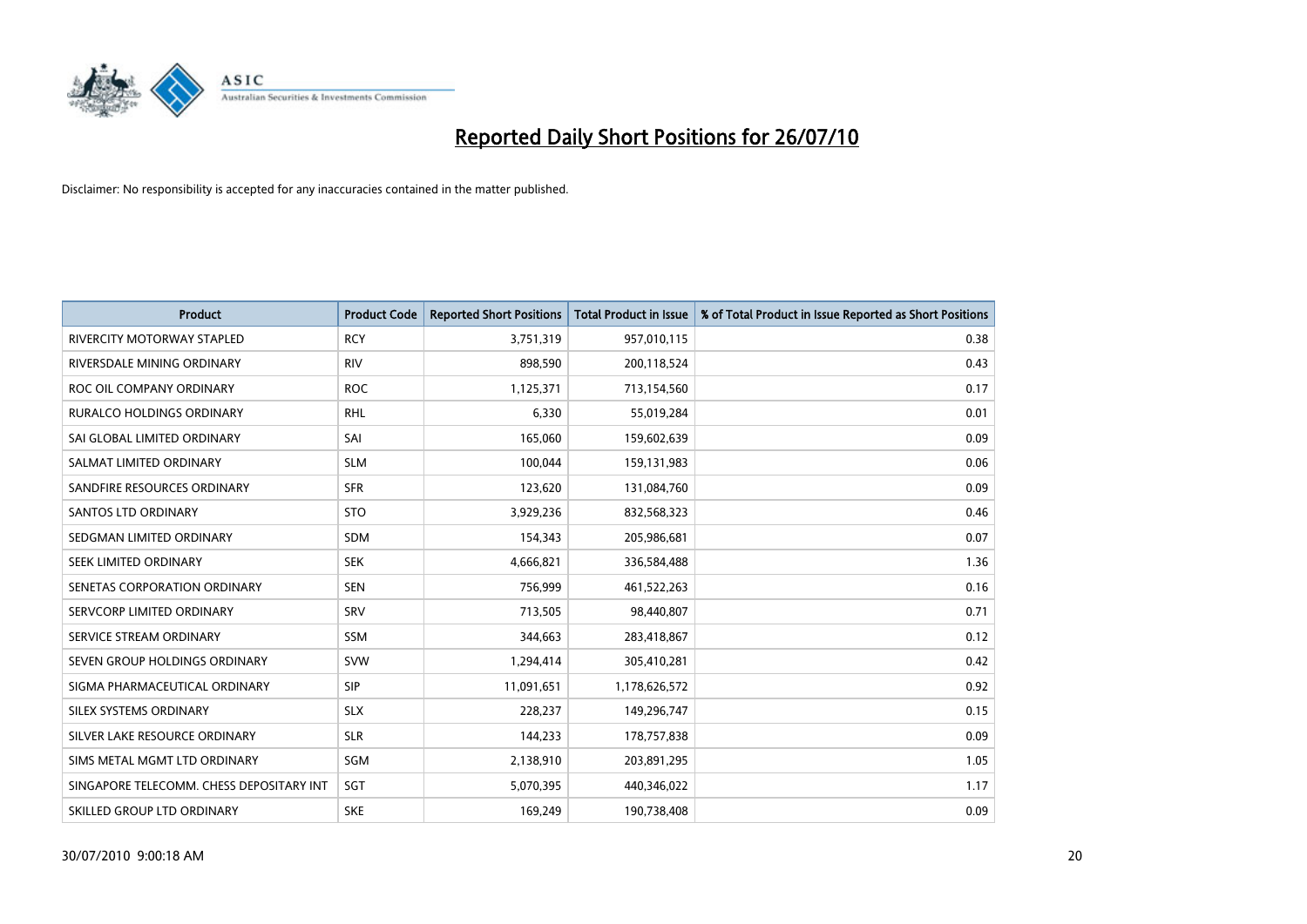

| <b>Product</b>                          | <b>Product Code</b> | <b>Reported Short Positions</b> | <b>Total Product in Issue</b> | % of Total Product in Issue Reported as Short Positions |
|-----------------------------------------|---------------------|---------------------------------|-------------------------------|---------------------------------------------------------|
| SKY CITY ENTERTAIN, ORDINARY            | <b>SKC</b>          | 7,242,170                       | 575,114,687                   | 1.26                                                    |
| SKY NETWORK ORDINARY                    | <b>SKT</b>          | 648,650                         | 389,139,785                   | 0.17                                                    |
| SMS MANAGEMENT, ORDINARY                | <b>SMX</b>          | 13,542                          | 66,781,500                    | 0.03                                                    |
| SONIC HEALTHCARE ORDINARY               | <b>SHL</b>          | 3,055,344                       | 388,429,875                   | 0.79                                                    |
| SOUL PATTINSON (W.H) ORDINARY           | SOL                 | 11,842                          | 238,640,580                   | 0.00                                                    |
| SP AUSNET STAPLED SECURITIES            | <b>SPN</b>          | 4,305,625                       | 2,748,353,504                 | 0.16                                                    |
| SPARK INFRASTRUCTURE STAPLED SECURITIES | SKI                 | 6,668,872                       | 1,031,911,394                 | 0.64                                                    |
| SPDR 200 FUND ETF UNITS                 | <b>STW</b>          | 9,008                           | 57,528,081                    | 0.02                                                    |
| SPECIALTY FASHION ORDINARY              | SFH                 | 1,654,862                       | 190,964,693                   | 0.87                                                    |
| SPHERE MINERALS LTD ORDINARY            | <b>SPH</b>          | 75,000                          | 171,348,151                   | 0.04                                                    |
| SPOTLESS GROUP LTD ORDINARY             | <b>SPT</b>          | 1,022,245                       | 259,309,656                   | 0.39                                                    |
| ST BARBARA LIMITED ORDINARY             | <b>SBM</b>          | 34,893,245                      | 1,953,168,407                 | 1.81                                                    |
| STAGING CONNECTIONS ORDINARY            | <b>STG</b>          | 2,917,189                       | 783,175,134                   | 0.37                                                    |
| STH AMERICAN COR LTD ORDINARY           | SAY                 | 9,200                           | 206,832,027                   | 0.00                                                    |
| STHN CROSS MEDIA ORDINARY               | SXL                 | 149,370                         | 378,827,750                   | 0.04                                                    |
| STOCKLAND UNITS/ORD STAPLED             | SGP                 | 10,853,477                      | 2,383,036,717                 | 0.43                                                    |
| <b>STRAITS RESOURCES ORDINARY</b>       | <b>SRL</b>          | 3,439,028                       | 255,203,613                   | 1.34                                                    |
| STW COMMUNICATIONS ORDINARY             | SGN                 | 101,543                         | 364,310,964                   | 0.02                                                    |
| SUNCORP-METWAY, ORDINARY                | <b>SUN</b>          | 7,681,501                       | 1,281,390,524                 | 0.59                                                    |
| SUNDANCE RESOURCES ORDINARY             | <b>SDL</b>          | 18.928.374                      | 2,709,995,932                 | 0.69                                                    |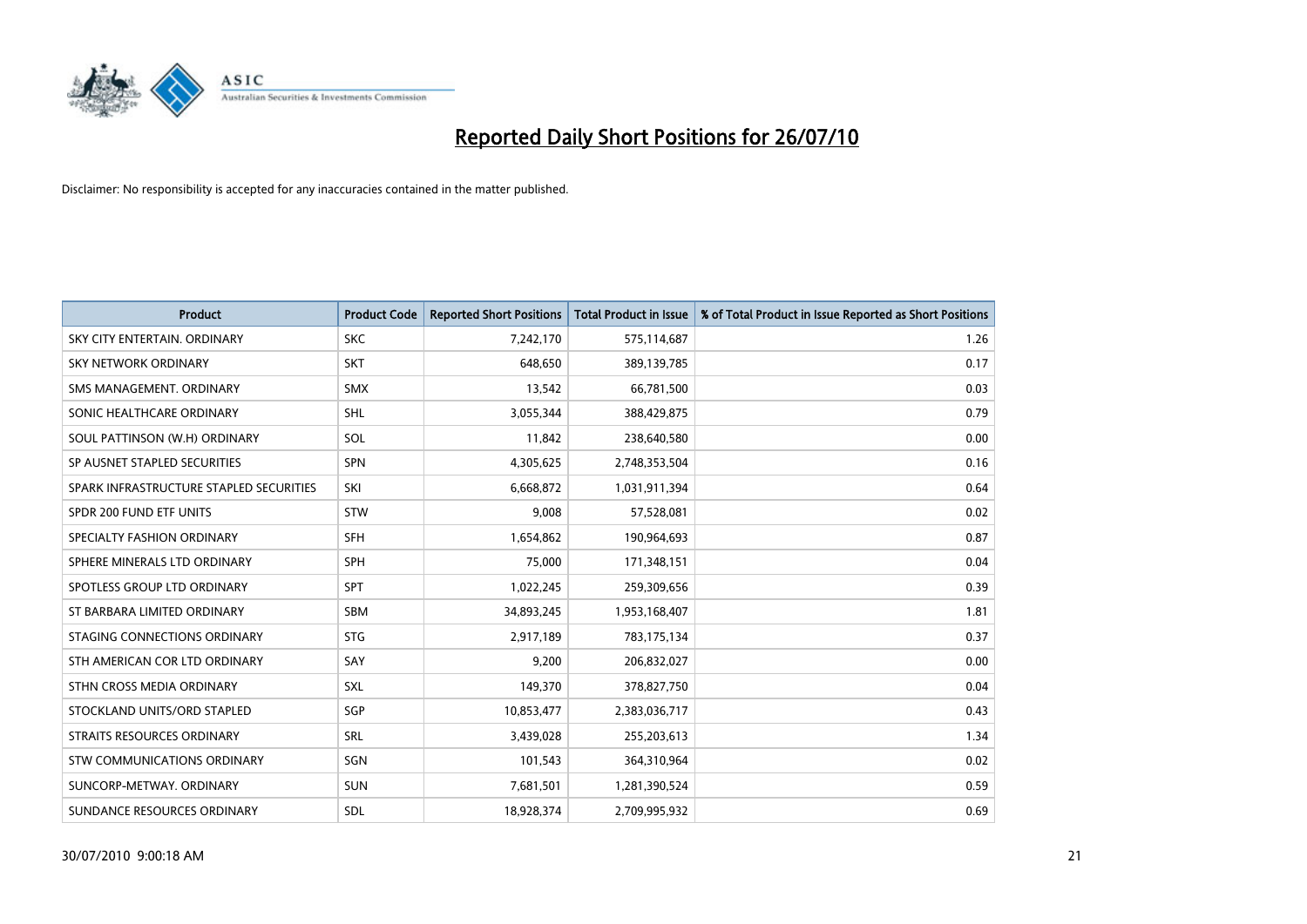

| <b>Product</b>                       | <b>Product Code</b> | <b>Reported Short Positions</b> | <b>Total Product in Issue</b> | % of Total Product in Issue Reported as Short Positions |
|--------------------------------------|---------------------|---------------------------------|-------------------------------|---------------------------------------------------------|
| SUNLAND GROUP LTD ORDINARY           | <b>SDG</b>          | 76,476                          | 251,107,692                   | 0.03                                                    |
| SUPER CHEAP AUTO GRP ORDINARY        | <b>SUL</b>          | 392,940                         | 127,532,302                   | 0.31                                                    |
| SWICK MINING ORDINARY                | <b>SWK</b>          | 1,548                           | 236,724,970                   | 0.00                                                    |
| SYMEX HOLDINGS ORDINARY              | <b>SYM</b>          | 6,633                           | 125,037,628                   | 0.01                                                    |
| TABCORP HOLDINGS LTD ORDINARY        | <b>TAH</b>          | 5,076,397                       | 612,625,759                   | 0.83                                                    |
| <b>TALENT2 INTERNATION ORDINARY</b>  | <b>TWO</b>          | $\overline{7}$                  | 140,567,607                   | 0.00                                                    |
| TAP OIL LIMITED ORDINARY             | <b>TAP</b>          | 16,152                          | 156,485,921                   | 0.01                                                    |
| TASSAL GROUP LIMITED ORDINARY        | <b>TGR</b>          | 3,395,620                       | 144,197,882                   | 2.34                                                    |
| <b>TATTS GROUP LTD ORDINARY</b>      | <b>TTS</b>          | 8,227,331                       | 1,281,937,479                 | 0.65                                                    |
| <b>TECHNOLOGY ONE ORDINARY</b>       | <b>TNE</b>          | 579                             | 300,303,455                   | 0.00                                                    |
| TELECOM CORPORATION ORDINARY         | <b>TEL</b>          | 44,385,335                      | 1,920,694,831                 | 2.30                                                    |
| <b>TELSTRA CORPORATION, ORDINARY</b> | <b>TLS</b>          | 70,947,526                      | 12,443,074,357                | 0.56                                                    |
| TEN NETWORK HOLDINGS ORDINARY        | <b>TEN</b>          | 7,960,259                       | 1,045,236,720                 | 0.76                                                    |
| TFS CORPORATION LTD ORDINARY         | <b>TFC</b>          | 98,929                          | 227,360,909                   | 0.04                                                    |
| THAKRAL HOLDINGS GRP ORDINARY/UNIT   | <b>THG</b>          | 138,748                         | 584,645,014                   | 0.02                                                    |
| THE REJECT SHOP ORDINARY             | <b>TRS</b>          | 13,782                          | 26,033,570                    | 0.05                                                    |
| THOR MINING PLC CHESS DEPOSITARY     | <b>THR</b>          | 2,307                           | 133,236,757                   | 0.00                                                    |
| THORN GROUP LIMITED ORDINARY         | <b>TGA</b>          | 2,360                           | 129,441,655                   | 0.00                                                    |
| TIMBERCORP LIMITED ORDINARY          | <b>TIM</b>          | 2,753,045                       | 352,071,429                   | 0.78                                                    |
| TISHMAN SPEYER UNITS                 | <b>TSO</b>          | 72,621                          | 338,440,904                   | 0.01                                                    |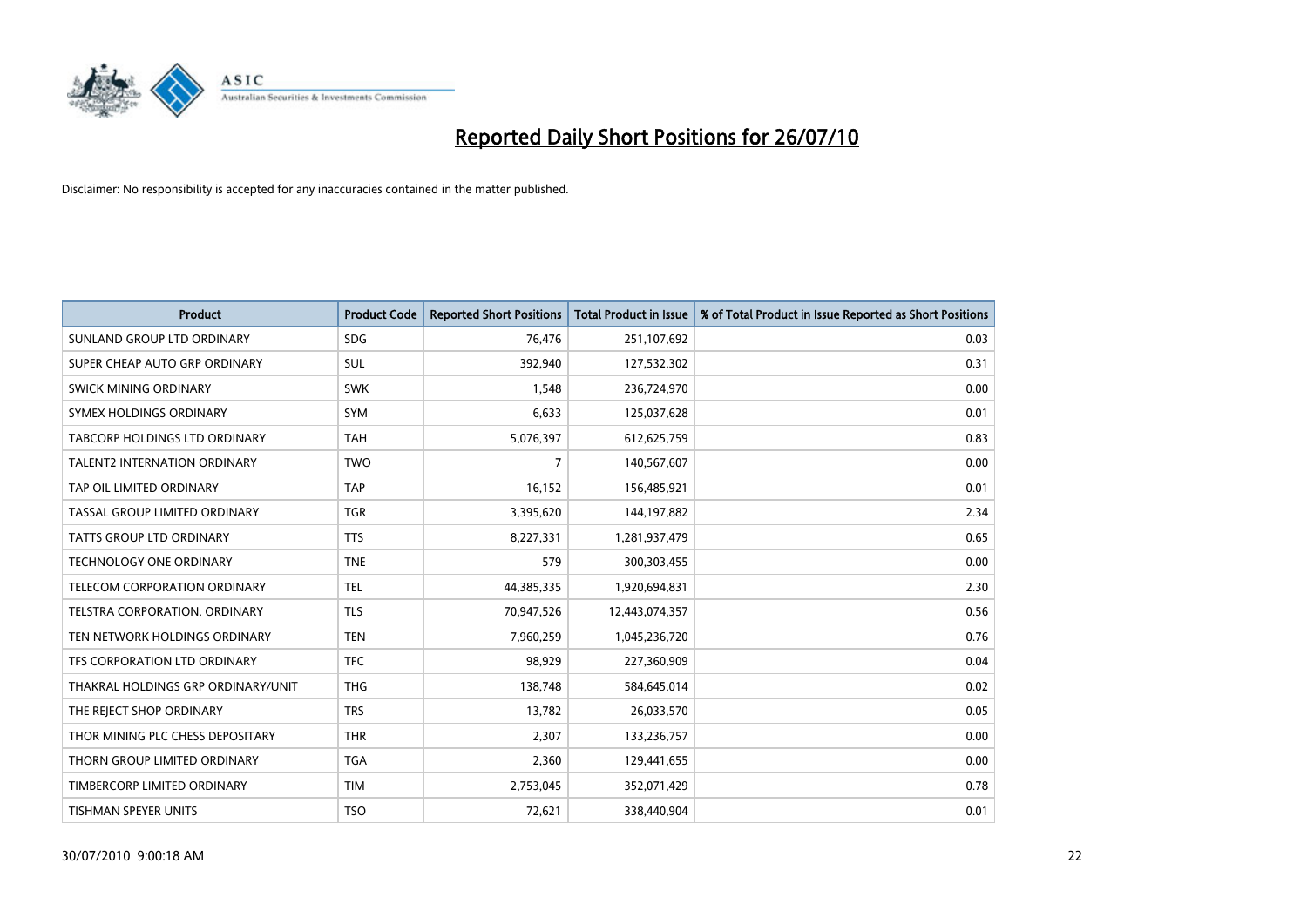

| <b>Product</b>                            | <b>Product Code</b> | <b>Reported Short Positions</b> | Total Product in Issue | % of Total Product in Issue Reported as Short Positions |
|-------------------------------------------|---------------------|---------------------------------|------------------------|---------------------------------------------------------|
| TNG LIMITED ORDINARY                      | <b>TNG</b>          | 4,321                           | 258,055,076            | 0.00                                                    |
| TOLL HOLDINGS LTD ORDINARY                | <b>TOL</b>          | 9,892,139                       | 702,867,609            | 1.38                                                    |
| TORO ENERGY LIMITED ORDINARY              | <b>TOE</b>          | 35,404                          | 964,936,676            | 0.00                                                    |
| TOWER AUSTRALIA ORDINARY                  | <b>TAL</b>          | 3,260,936                       | 415,928,881            | 0.77                                                    |
| <b>TOWER LIMITED ORDINARY</b>             | <b>TWR</b>          | 727,212                         | 260,631,787            | 0.27                                                    |
| <b>TOX FREE SOLUTIONS ORDINARY</b>        | <b>TOX</b>          | 94,836                          | 91,661,500             | 0.09                                                    |
| TPG TELECOM LIMITED ORDINARY              | <b>TPM</b>          | 276,671                         | 767,849,104            | 0.03                                                    |
| TRANSFIELD SERV INFR STAPLED SECURITIES   | <b>TSI</b>          | 392,862                         | 432,184,488            | 0.09                                                    |
| <b>TRANSFIELD SERVICES ORDINARY</b>       | <b>TSE</b>          | 60,871                          | 414,278,904            | 0.02                                                    |
| TRANSPACIFIC INDUST, ORDINARY             | <b>TPI</b>          | 11,573,978                      | 960,638,735            | 1.19                                                    |
| TRANSURBAN GROUP TRIPLE STAPLED SEC.      | <b>TCL</b>          | 7,905,305                       | 1,414,667,986          | 0.54                                                    |
| TRINITY GROUP STAPLED SECURITIES          | <b>TCQ</b>          | 3,419                           | 231,701,539            | 0.00                                                    |
| TROY RESOURCES NL ORDINARY                | <b>TRY</b>          | 94,043                          | 87,474,323             | 0.11                                                    |
| UGL LIMITED ORDINARY                      | UGL                 | 4,540,461                       | 165,928,705            | 2.72                                                    |
| UNILIFE CORPORATION CDI 6:1               | <b>UNS</b>          | 38,195                          | 238,135,980            | 0.02                                                    |
| UXC LIMITED ORDINARY                      | <b>UXC</b>          | 958,232                         | 295,643,019            | 0.32                                                    |
| VALAD PROPERTY GROUP STAPLED US PROHIBIT. | <b>VPG</b>          | 4,330,465                       | 2,287,682,926          | 0.19                                                    |
| VDM GROUP LIMITED ORDINARY                | <b>VMG</b>          | 11,116                          | 195,613,088            | 0.01                                                    |
| <b>VENTURE MINERALS ORDINARY</b>          | <b>VMS</b>          | 6,500                           | 168, 163, 334          | 0.00                                                    |
| <b>VILLAGE ROADSHOW LTD ORDINARY</b>      | <b>VRL</b>          | 682                             | 114,217,649            | 0.00                                                    |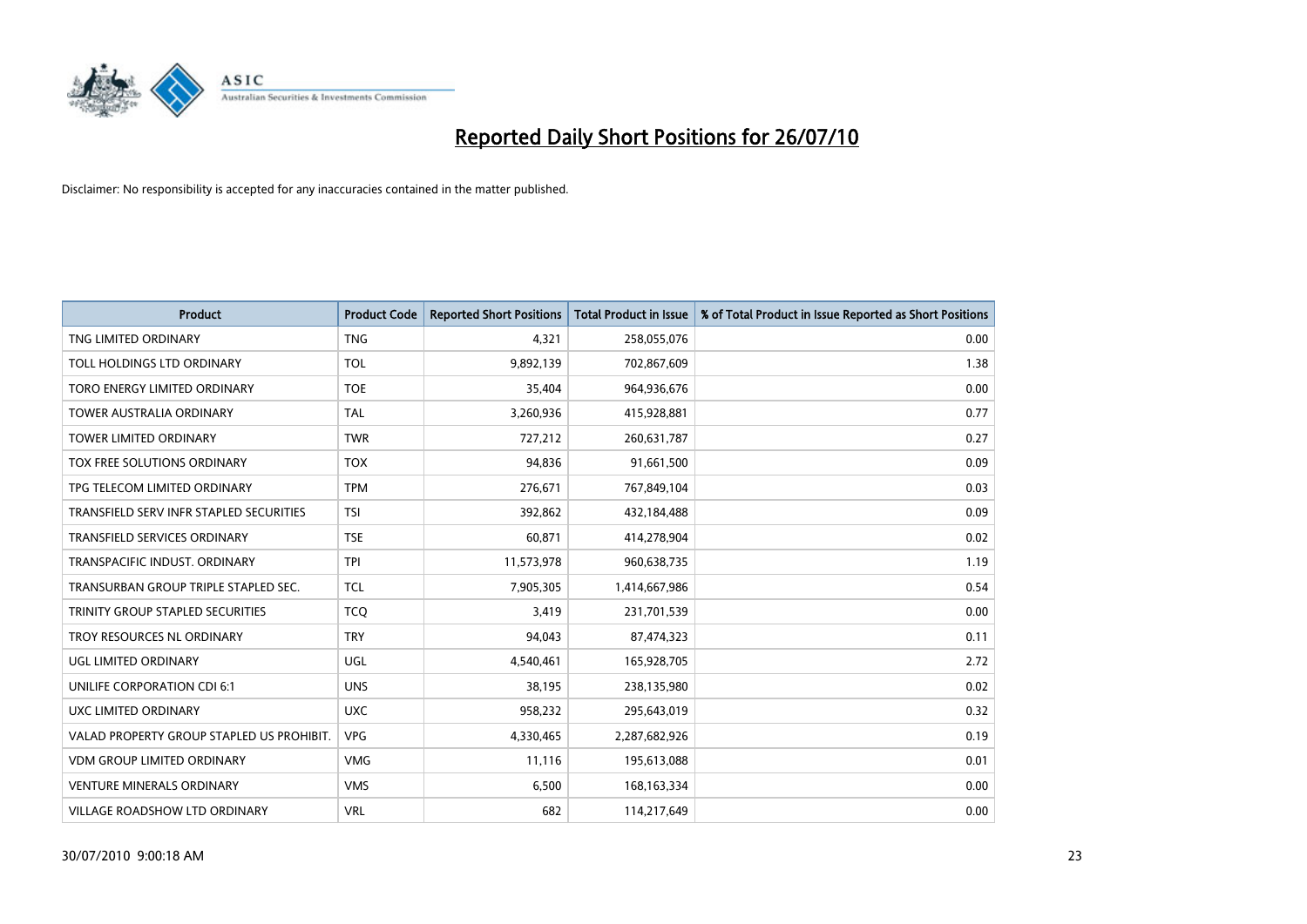

| <b>Product</b>                            | <b>Product Code</b> | <b>Reported Short Positions</b> | <b>Total Product in Issue</b> | % of Total Product in Issue Reported as Short Positions |
|-------------------------------------------|---------------------|---------------------------------|-------------------------------|---------------------------------------------------------|
| VILLAGE ROADSHOW LTD 'A' CLASS PREFERENCE | <b>VRLPA</b>        | 48,121                          | 52,235,451                    | 0.09                                                    |
| VIRGIN BLUE HOLDINGS ORDINARY             | <b>VBA</b>          | 13,798,997                      | 2,209,126,568                 | 0.63                                                    |
| <b>VISION GROUP HLDGS ORDINARY</b>        | <b>VGH</b>          | 78.000                          | 72,671,765                    | 0.11                                                    |
| <b>VITA GROUP LTD ORDINARY</b>            | <b>VTG</b>          | 75,190                          | 141,247,800                   | 0.05                                                    |
| VITERRA INC CDI 1:1                       | <b>VTA</b>          | 2,105                           | 68,629,939                    | 0.00                                                    |
| <b>WAREHOUSE GROUP ORDINARY</b>           | <b>WHS</b>          | 327,527                         | 311,195,868                   | 0.11                                                    |
| <b>WATPAC LIMITED ORDINARY</b>            | <b>WTP</b>          | 40,225                          | 181,326,206                   | 0.01                                                    |
| <b>WDS LIMITED ORDINARY</b>               | <b>WDS</b>          | 64,087                          | 143,107,458                   | 0.04                                                    |
| WEBJET LIMITED ORDINARY                   | <b>WEB</b>          | 92,276                          | 76,861,278                    | 0.13                                                    |
| <b>WESFARMERS LIMITED ORDINARY</b>        | <b>WES</b>          | 19,429,332                      | 1,005,167,663                 | 1.95                                                    |
| WESFARMERS LIMITED PARTIALLY PROTECTED    | <b>WESN</b>         | 3,717,171                       | 151,904,499                   | 2.45                                                    |
| WEST AUSTRALIAN NEWS ORDINARY             | <b>WAN</b>          | 6,230,254                       | 216,011,546                   | 2.88                                                    |
| WESTERN AREAS NL ORDINARY                 | <b>WSA</b>          | 6,199,527                       | 179,735,899                   | 3.44                                                    |
| WESTERN DESERT RES. ORDINARY              | <b>WDR</b>          | 948                             | 134,511,656                   | 0.00                                                    |
| WESTFIELD GROUP ORD/UNIT STAPLED SEC      | <b>WDC</b>          | 14,640,671                      | 2,307,773,663                 | 0.63                                                    |
| <b>WESTPAC BANKING CORP ORDINARY</b>      | <b>WBC</b>          | 18,268,213                      | 2,989,104,006                 | 0.58                                                    |
| WHITE ENERGY COMPANY ORDINARY             | <b>WEC</b>          | 5,550,437                       | 236,766,184                   | 2.33                                                    |
| WHITEHAVEN COAL ORDINARY                  | <b>WHC</b>          | 1,403,003                       | 493,650,070                   | 0.30                                                    |
| WHK GROUP LIMITED ORDINARY                | <b>WHG</b>          | 101,472                         | 264,254,166                   | 0.04                                                    |
| WINDIMURRA VANADIUM ORDINARY              | <b>WVL</b>          | 163,685                         | 154,278,674                   | 0.11                                                    |